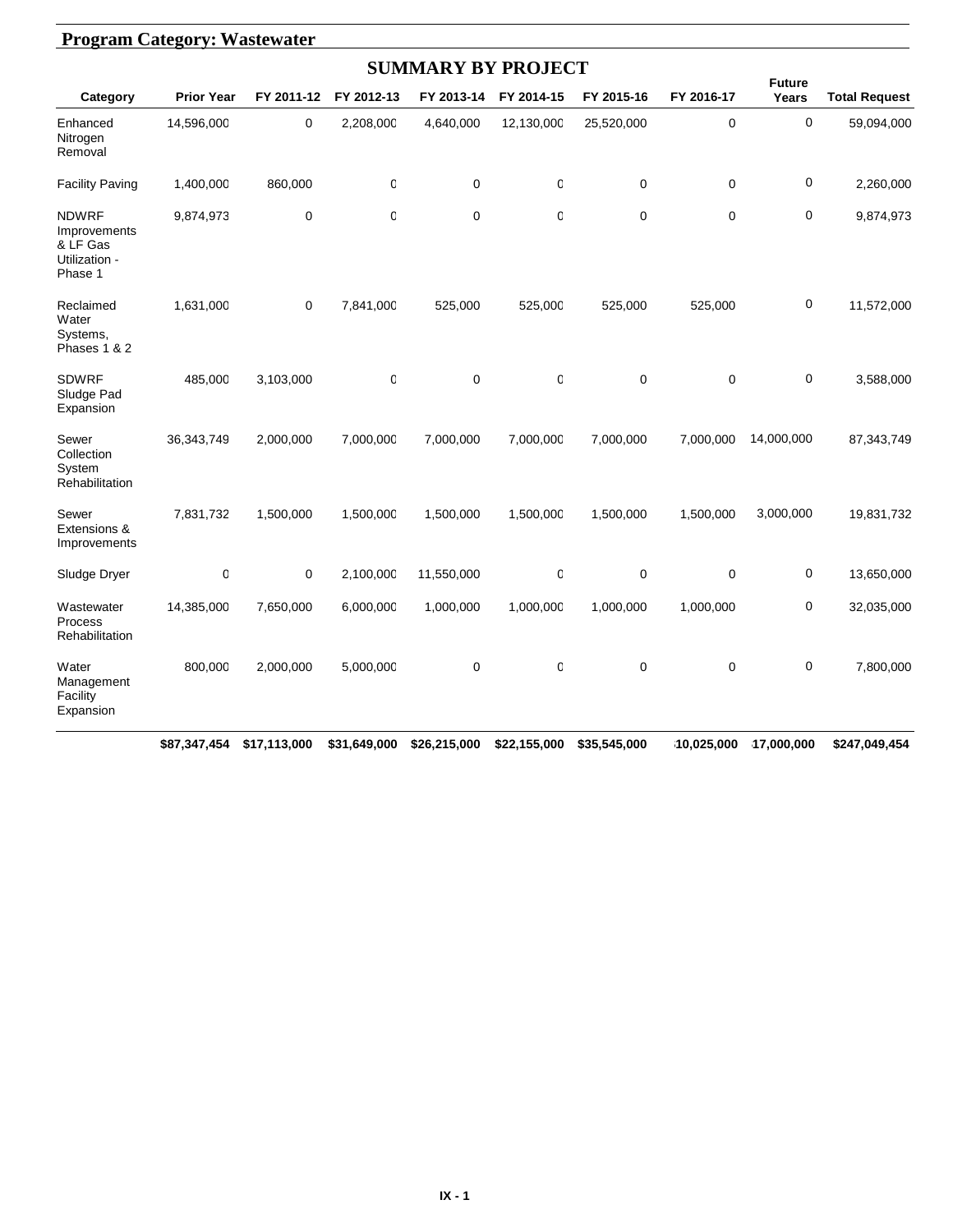#### **SUMMARY BY REVENUE SOURCE**

|                          |                   |            |            |            |            |            |            | <b>Future</b> |                    |
|--------------------------|-------------------|------------|------------|------------|------------|------------|------------|---------------|--------------------|
| Category                 | <b>Prior Year</b> | FY 2011-12 | FY 2012-13 | FY 2013-14 | FY 2014-15 | FY 2015-16 | FY 2016-17 | Years         | <b>Total Funds</b> |
| Unidentified             |                   |            |            |            |            |            |            |               |                    |
| Rev Unauthorized         | 37.215.724        | 12,753,000 | 30,149,000 | 24,715,000 | 20,655,000 | 34,045,000 | 8,525,000  | 14,000,000    | 182,057,724        |
| <b>Rev Authorized</b>    | 2,369,501         |            |            |            |            |            |            |               | 2,369,501          |
| Pay-As-You-Go            | 26,916,359        | 4.360.000  | 1,500,000  | 1.500.000  | 1,500,000  | 1,500,000  | 1,500,000  | 3,000,000     | 41,776,359         |
| Other                    | 4,512,237         | 0          |            |            |            |            |            |               | 4,512,237          |
| Intergovernmental        | 2,533,633         |            | 0          |            |            |            |            |               | 2,533,633          |
| <b>Installment Sales</b> |                   |            |            |            |            |            |            |               |                    |
| Impact Fees              |                   |            |            |            |            |            |            |               |                    |
| <b>GOB Unauthorized</b>  |                   |            |            |            |            |            |            |               |                    |
| <b>GOB Authorized</b>    | 13,800,000        |            |            |            |            |            |            | 0             | 13,800,000         |

**\$87,347,454 \$17,113,000 \$31,649,000 \$26,215,000 \$22,155,000 \$35,545,000 \$10,025,000 \$17,000,000 \$247,049,454**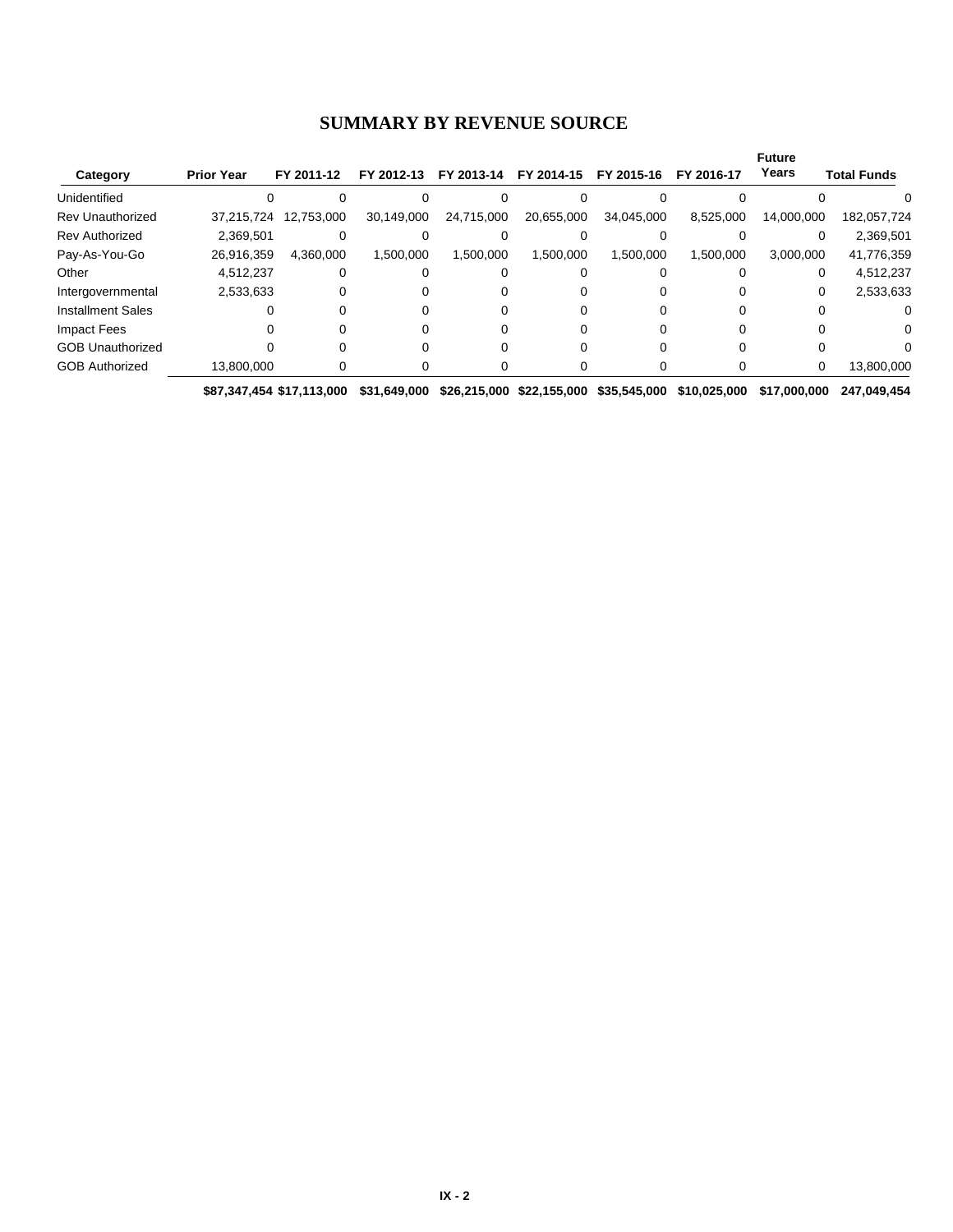| Service Area                | Department                                                                                                                                                                                                                                                                                                                                                                             |            |                   |                         |                     | Division/Program:                      |         | District:              |              |  |  |
|-----------------------------|----------------------------------------------------------------------------------------------------------------------------------------------------------------------------------------------------------------------------------------------------------------------------------------------------------------------------------------------------------------------------------------|------------|-------------------|-------------------------|---------------------|----------------------------------------|---------|------------------------|--------------|--|--|
| Wastewater                  |                                                                                                                                                                                                                                                                                                                                                                                        |            |                   | Water Management        |                     |                                        |         | 3                      |              |  |  |
| <b>Project Title</b>        |                                                                                                                                                                                                                                                                                                                                                                                        |            | <b>Pin Number</b> |                         |                     | Master Plan                            |         |                        |              |  |  |
| Enhanced Nitrogen Removal   |                                                                                                                                                                                                                                                                                                                                                                                        |            | 0708-04-63-3956   |                         |                     | Water and Sewer Utility Strategic Plan |         |                        |              |  |  |
| <b>Project Description</b>  |                                                                                                                                                                                                                                                                                                                                                                                        |            |                   |                         |                     |                                        |         |                        |              |  |  |
|                             | This project will provide equipment and structures at the South and North                                                                                                                                                                                                                                                                                                              |            |                   |                         |                     |                                        |         |                        |              |  |  |
|                             | Durham Water Reclamation Facilities to meet new requirements for<br>wastewater discharge. Large construction items include a new 145' diameter<br>clarifier at North Durham, replacing a clarifier at South Durham and new<br>denitrification filters at South Durham. Installation of process equipment to<br>remove phosphorous from dewatering sludge side stream is also included. |            |                   |                         |                     |                                        |         |                        |              |  |  |
|                             |                                                                                                                                                                                                                                                                                                                                                                                        |            |                   |                         |                     |                                        |         |                        |              |  |  |
| PROJECT STATUS -            |                                                                                                                                                                                                                                                                                                                                                                                        | April 2011 |                   | <b>PROJECTED DATES:</b> | <b>TYPE REQUEST</b> |                                        |         |                        |              |  |  |
|                             | <b>Total Expenditures</b>                                                                                                                                                                                                                                                                                                                                                              |            | \$810,530         |                         | Beginning           | 07/10                                  |         | Revision               |              |  |  |
|                             |                                                                                                                                                                                                                                                                                                                                                                                        |            |                   |                         | Completion          |                                        |         |                        |              |  |  |
| <i><b>Appropriation</b></i> | <b>Prior Year</b>                                                                                                                                                                                                                                                                                                                                                                      | 2011-12    | 2012-13           | 2013-14                 |                     | 07/19<br>2014-15<br>2015-16<br>2016-17 |         | <b>Future</b><br>Years | <b>TOTAL</b> |  |  |
| Planning/Design             | \$2,000,000                                                                                                                                                                                                                                                                                                                                                                            | \$0        | \$0               | \$0                     | \$0                 | \$0                                    | \$0     | \$0                    | \$2,000,000  |  |  |
| Land                        | \$0                                                                                                                                                                                                                                                                                                                                                                                    | \$0        | \$0               | \$0                     | \$0                 | \$0                                    | \$0     | \$0                    | \$0          |  |  |
| Construction                | 11,160,000                                                                                                                                                                                                                                                                                                                                                                             | \$0        | \$2,208,000       | \$4,640,000             | 12,130,000          | 25,520,000                             | \$0     | \$0                    | 55,658,000   |  |  |
| Equip/Furnishings           | \$0                                                                                                                                                                                                                                                                                                                                                                                    | \$0        | \$0               | \$0                     | \$0                 | \$0                                    | \$0     | \$0                    | \$0          |  |  |
| Contingency                 | \$1,436,000                                                                                                                                                                                                                                                                                                                                                                            | \$0        | \$0               | \$0                     | \$0                 | \$0                                    | \$0     | \$0                    | \$1,436,000  |  |  |
| <b>Total</b>                | \$14,596,000                                                                                                                                                                                                                                                                                                                                                                           | \$0        | \$2,208,000       |                         |                     | \$4,640,000 \$12,130,000 \$25,520,000  | \$0     | \$0                    | \$59,094,000 |  |  |
| Revenue                     | <b>Prior Year</b>                                                                                                                                                                                                                                                                                                                                                                      | 2011-12    | 2012-13           | 2013-14                 | 2014-15             | 2015-16                                | 2016-17 | <b>Future</b><br>Years | <b>TOTAL</b> |  |  |
| Pay-As-You-Go               | \$0                                                                                                                                                                                                                                                                                                                                                                                    | \$0        | \$0               | \$0                     | \$0                 | \$0                                    | \$0     | \$0                    | \$0          |  |  |
| <b>GOB Authorized</b>       | \$0                                                                                                                                                                                                                                                                                                                                                                                    | \$0        | \$0               | \$0                     | \$0                 | \$0                                    | \$0     | \$0                    | \$0          |  |  |
| GOB Unauthorized            | \$0                                                                                                                                                                                                                                                                                                                                                                                    | \$0        | \$0               | \$0                     | \$0                 | \$0                                    | \$0     | \$0                    | \$0          |  |  |
| <b>Rev Authorized</b>       | \$0                                                                                                                                                                                                                                                                                                                                                                                    | \$0        | \$0               | \$0                     | \$0                 | \$0                                    | \$0     | \$0                    | \$0          |  |  |
| Rev Unauthorized            | 14,596,000                                                                                                                                                                                                                                                                                                                                                                             | \$0        | \$2,208,000       | \$4,640,000             | 12,130,000          | 25,520,000                             | \$0     | \$0                    | 59,094,000   |  |  |
| <b>Installment Sales</b>    | \$0                                                                                                                                                                                                                                                                                                                                                                                    | \$0        | \$0               | \$0                     | \$0                 | \$0                                    | \$0     | \$0                    | \$0          |  |  |
| <b>Impact Fees</b>          | \$0                                                                                                                                                                                                                                                                                                                                                                                    | \$0        | \$0               | \$0                     | \$0                 | \$0                                    | \$0     | \$0                    | \$0          |  |  |
| Intergovernmental           | \$0                                                                                                                                                                                                                                                                                                                                                                                    | \$0        | \$0               | \$0                     | \$0                 | \$0                                    | \$0     | \$0                    | \$0          |  |  |
| Other                       | \$0                                                                                                                                                                                                                                                                                                                                                                                    | \$0        | \$0               | \$0                     | \$0                 | \$0                                    | \$0     | \$0                    | \$0          |  |  |
| Unidentified                | \$0                                                                                                                                                                                                                                                                                                                                                                                    | \$0        | \$0               | \$0                     | \$0                 | \$0                                    | \$0     | \$0                    | \$0          |  |  |
| <b>Total</b>                | \$14,596,000                                                                                                                                                                                                                                                                                                                                                                           | \$0        | \$2,208,000       |                         |                     | \$4,640,000 \$12,130,000 \$25,520,000  | \$0     | \$0                    | \$59,094,000 |  |  |
| <b>Operating</b>            | <b>Prior Year</b>                                                                                                                                                                                                                                                                                                                                                                      | 2011-12    | 2012-13           | 2013-14                 | 2014-15             | 2015-16                                | 2016-17 | <b>Future</b><br>Years | <b>TOTAL</b> |  |  |
| Capital Outlay              | \$0                                                                                                                                                                                                                                                                                                                                                                                    | \$0        | \$0               | \$0                     | \$0                 | \$0                                    | \$0     | \$0                    | \$0          |  |  |
| Maint/Operations            | \$0                                                                                                                                                                                                                                                                                                                                                                                    | \$0        | \$0               | \$0                     | \$0                 | \$0                                    | \$0     | \$0                    | \$0          |  |  |
| Personnel                   | \$0                                                                                                                                                                                                                                                                                                                                                                                    | \$0        | \$0               | \$0                     | \$0                 | \$0                                    | \$0     | \$0                    | \$0          |  |  |
| <b>Total</b>                | \$0                                                                                                                                                                                                                                                                                                                                                                                    | \$0        | \$0               | \$0                     | \$0                 | \$0                                    | \$0     | \$0                    | \$0          |  |  |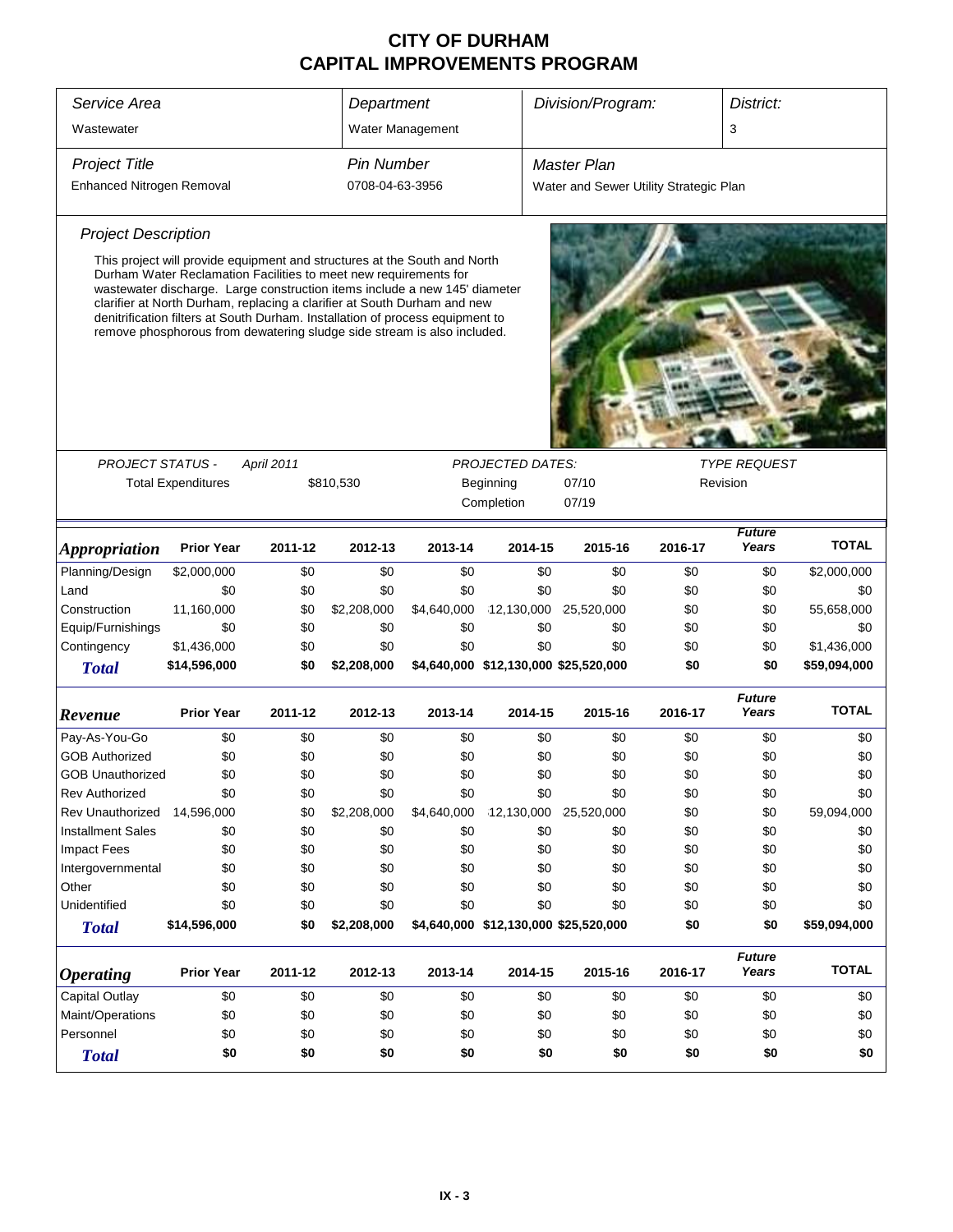| Service Area                |                           |                                                                                                                              | Department        |           |                         | Division/Program:                      |              | District:              |              |
|-----------------------------|---------------------------|------------------------------------------------------------------------------------------------------------------------------|-------------------|-----------|-------------------------|----------------------------------------|--------------|------------------------|--------------|
| Wastewater                  |                           |                                                                                                                              | Water Management  |           |                         | <b>Utility Engineering</b>             |              | All                    |              |
| <b>Project Title</b>        |                           |                                                                                                                              | <b>Pin Number</b> |           |                         | Master Plan                            |              |                        |              |
| <b>Facility Paving</b>      |                           |                                                                                                                              |                   |           |                         | Water and Sewer Utility Strategic Plan |              |                        |              |
| <b>Project Description</b>  |                           |                                                                                                                              |                   |           |                         |                                        |              |                        |              |
|                             |                           | The pavement at all the facilities operated by Water Management are in                                                       |                   |           |                         |                                        |              |                        |              |
|                             |                           | various levels of disrepair and need resurfacing or replacement. Addressing<br>pavement needs now will control future costs. |                   |           |                         |                                        |              |                        |              |
| <b>PROJECT STATUS -</b>     |                           | April 2011                                                                                                                   |                   |           | <b>PROJECTED DATES:</b> |                                        |              | <b>TYPE REQUEST</b>    |              |
|                             | <b>Total Expenditures</b> | \$622,586                                                                                                                    |                   | Beginning | Completion              | 07/09<br>06/12                         |              | Continuation           |              |
| <i><b>Appropriation</b></i> | <b>Prior Year</b>         | 2011-12                                                                                                                      | 2012-13           | 2013-14   | 2014-15                 | 2015-16                                | <b>TOTAL</b> |                        |              |
| Planning/Design             | \$0                       | \$0                                                                                                                          | \$0               | \$0       | \$0                     | \$0                                    | \$0          | \$0                    | \$0          |
| Land                        | \$0                       | \$0                                                                                                                          | \$0               | \$0       | \$0                     | \$0                                    | \$0          | \$0                    | \$0          |
| Construction                | \$1,400,000               | \$860,000                                                                                                                    | \$0               | \$0       | \$0                     | \$0                                    | \$0          | \$0                    | \$2,260,000  |
| Equip/Furnishings           | \$0                       | \$0                                                                                                                          | \$0               | \$0       | \$0                     | \$0                                    | \$0          | \$0                    | \$0          |
| Contingency                 | \$0                       | \$0                                                                                                                          | \$0               | \$0       | \$0                     | \$0                                    | \$0          | \$0                    | \$0          |
| <b>Total</b>                | \$1,400,000               | \$860,000                                                                                                                    | \$0               | \$0       | \$0                     | \$0                                    | \$0          | \$0                    | \$2,260,000  |
| Revenue                     | <b>Prior Year</b>         | 2011-12                                                                                                                      | 2012-13           | 2013-14   | 2014-15                 | 2015-16                                | 2016-17      | <b>Future</b><br>Years | <b>TOTAL</b> |
| Pay-As-You-Go               | \$630,000                 | \$860,000                                                                                                                    | \$0               | \$0       | \$0                     | \$0                                    | \$0          | \$0                    | \$1,490,000  |
| <b>GOB Authorized</b>       | \$0                       | \$0                                                                                                                          | \$0               | \$0       | \$0                     | \$0                                    | \$0          | \$0                    | \$0          |
| <b>GOB Unauthorized</b>     | \$0                       | \$0                                                                                                                          | \$0               | \$0       | \$0                     | \$0                                    | \$0          | \$0                    | \$0          |
| <b>Rev Authorized</b>       | \$0                       | \$0                                                                                                                          | \$0               | \$0       | \$0                     | \$0                                    | \$0          | \$0                    | \$0          |
| <b>Rev Unauthorized</b>     | \$770,000                 | \$0                                                                                                                          | \$0               | \$0       | \$0                     | \$0                                    | \$0          | \$0                    | \$770,000    |
| <b>Installment Sales</b>    | \$0                       | \$0                                                                                                                          | \$0               | \$0       | \$0                     | \$0                                    | \$0          | \$0                    | \$0          |
| Impact Fees                 | \$0                       | \$0                                                                                                                          | \$0               | \$0       | \$0                     | \$0                                    | \$0          | \$0                    | \$0          |
| Intergovernmental           | \$0                       | \$0                                                                                                                          | \$0               | \$0       | \$0                     | \$0                                    | \$0          | \$0                    | \$0          |
| Other                       | \$0                       | \$0                                                                                                                          | \$0               | \$0       | \$0                     | \$0                                    | \$0          | \$0                    | \$0          |
| Unidentified                | \$0                       | \$0                                                                                                                          | \$0               | \$0       | \$0                     | \$0                                    | \$0          | \$0                    | \$0          |
| <b>Total</b>                | \$1,400,000               | \$860,000                                                                                                                    | \$0               | \$0       | \$0                     | \$0                                    | \$0          | \$0                    | \$2,260,000  |
| <b>Operating</b>            | <b>Prior Year</b>         | 2011-12                                                                                                                      | 2012-13           | 2013-14   | 2014-15                 | 2015-16                                | 2016-17      | <b>Future</b><br>Years | <b>TOTAL</b> |
| <b>Capital Outlay</b>       | \$0                       | \$0                                                                                                                          | \$0               | \$0       | \$0                     | \$0                                    | \$0          | \$0                    | \$0          |
| Maint/Operations            | \$0                       | \$0                                                                                                                          | \$0               | \$0       | \$0                     | \$0                                    | \$0          | \$0                    | \$0          |
| Personnel                   | \$0<br>\$0<br>\$0<br>\$0  |                                                                                                                              |                   |           |                         | \$0<br>\$0                             | \$0          | \$0                    | \$0          |
| <b>Total</b>                | \$0                       | \$0                                                                                                                          | \$0               | \$0       | \$0                     | \$0                                    | \$0          | \$0                    | \$0          |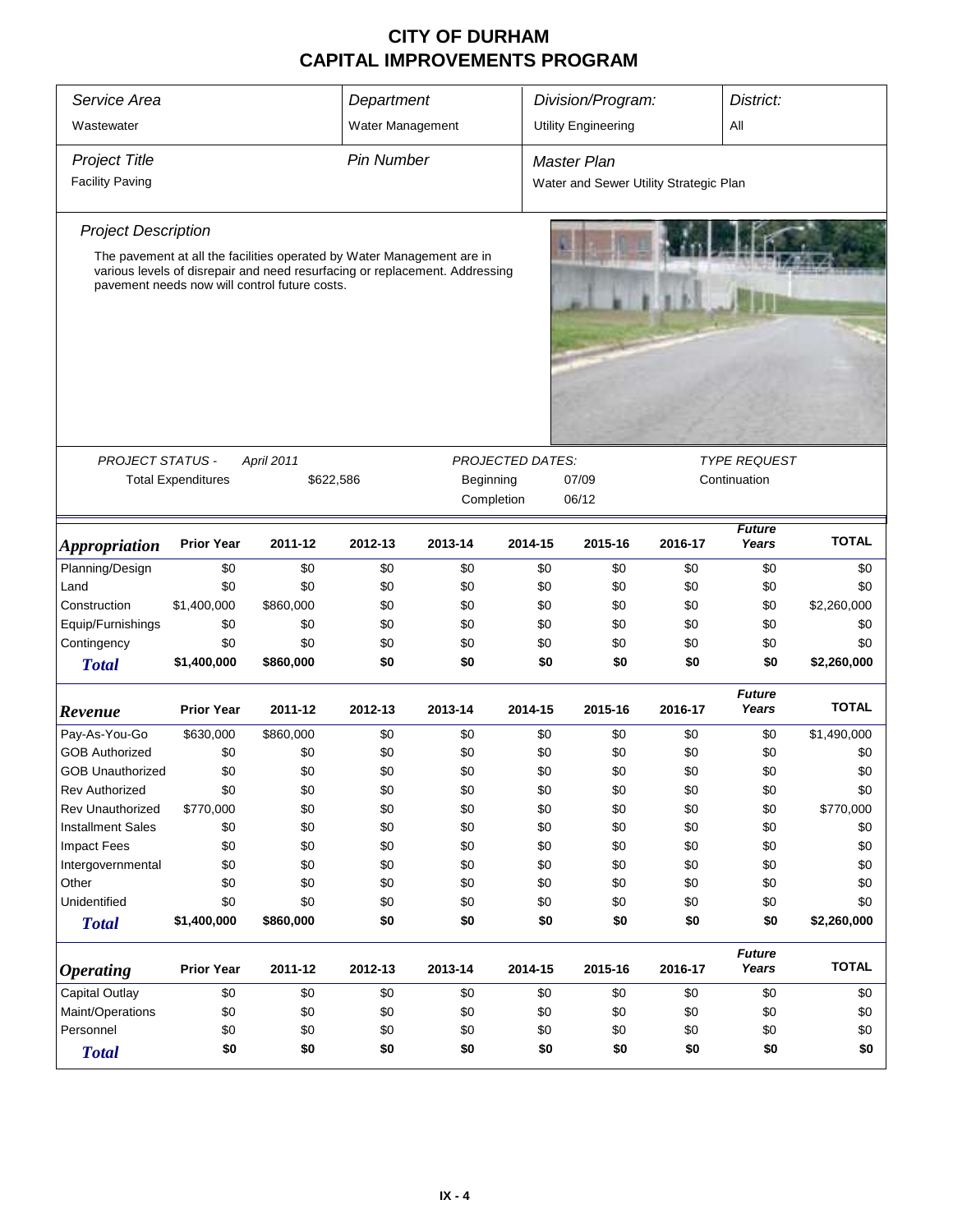| Service Area                                         |                                                                                                                                                                                                                                           |                                   | Department        |         |                         | Division/Program:                      |         |                        | District:    |  |
|------------------------------------------------------|-------------------------------------------------------------------------------------------------------------------------------------------------------------------------------------------------------------------------------------------|-----------------------------------|-------------------|---------|-------------------------|----------------------------------------|---------|------------------------|--------------|--|
| Wastewater                                           |                                                                                                                                                                                                                                           |                                   | Water Management  |         |                         | Administration                         |         | 2                      |              |  |
|                                                      |                                                                                                                                                                                                                                           |                                   |                   |         |                         |                                        |         |                        |              |  |
| <b>Project Title</b>                                 |                                                                                                                                                                                                                                           |                                   | <b>Pin Number</b> |         |                         | <b>Master Plan</b>                     |         |                        |              |  |
| NDWRF Improvements & LF Gas<br>Utilization - Phase 1 |                                                                                                                                                                                                                                           |                                   | 0842-01-18-1935   |         |                         | Water and Sewer Utility Strategic Plan |         |                        |              |  |
| <b>Project Description</b>                           |                                                                                                                                                                                                                                           |                                   |                   |         |                         |                                        |         |                        |              |  |
| equipment.                                           | This project includes replacement of an existing 50,000 cubic feet gas holder,<br>additional process tankage and piping, and new roofs for existing buildings<br>with other rehab improvements. It also includes landfill gas utilization |                                   |                   |         |                         |                                        |         |                        |              |  |
|                                                      |                                                                                                                                                                                                                                           |                                   |                   |         |                         |                                        |         |                        |              |  |
| <b>PROJECT STATUS -</b>                              |                                                                                                                                                                                                                                           | <b>April 2011</b>                 |                   |         | <b>PROJECTED DATES:</b> |                                        |         | <b>TYPE REQUEST</b>    |              |  |
|                                                      | <b>Total Expenditures</b>                                                                                                                                                                                                                 | Beginning<br>\$9,601,840<br>07/04 |                   |         |                         |                                        |         | Continuation           |              |  |
|                                                      |                                                                                                                                                                                                                                           |                                   |                   |         | Completion              | 07/12                                  |         |                        |              |  |
| <b>Appropriation</b>                                 | <b>Prior Year</b>                                                                                                                                                                                                                         | 2011-12                           | 2012-13           | 2013-14 | 2014-15                 | 2015-16                                | 2016-17 | <b>TOTAL</b>           |              |  |
| Planning/Design                                      | \$2,601,640                                                                                                                                                                                                                               | \$0                               | \$0               | \$0     | \$0                     | \$0                                    | \$0     | \$0                    | \$2,601,640  |  |
| Land                                                 | \$0                                                                                                                                                                                                                                       | \$0                               | \$0               | \$0     | \$0                     | \$0                                    | \$0     | \$0                    | \$0          |  |
| Construction                                         | \$5,763,333                                                                                                                                                                                                                               | \$0                               | \$0               | \$0     | \$0                     | \$0                                    | \$0     | \$0                    | \$5,763,333  |  |
| Equip/Furnishings                                    | \$200,000                                                                                                                                                                                                                                 | \$0                               | \$0               | \$0     | \$0                     | \$0                                    | \$0     | \$0                    | \$200,000    |  |
| Contingency                                          | \$1,310,000                                                                                                                                                                                                                               | \$0                               | \$0               | \$0     | \$0                     | \$0                                    | \$0     | \$0                    | \$1,310,000  |  |
| <b>Total</b>                                         | \$9,874,973                                                                                                                                                                                                                               | \$0                               | \$0               | \$0     | \$0                     | \$0                                    | \$0     | \$0                    | \$9,874,973  |  |
| Revenue                                              | <b>Prior Year</b>                                                                                                                                                                                                                         | 2011-12                           | 2012-13           | 2013-14 | 2014-15                 | 2015-16                                | 2016-17 | <b>Future</b><br>Years | <b>TOTAL</b> |  |
| Pay-As-You-Go                                        | \$1,000,000                                                                                                                                                                                                                               | \$0                               | \$0               | \$0     | \$0                     | \$0                                    | \$0     | \$0                    | \$1,000,000  |  |
| <b>GOB Authorized</b>                                | \$8,200,000                                                                                                                                                                                                                               | \$0                               | \$0               | \$0     | \$0                     | \$0                                    | \$0     | \$0                    | \$8,200,000  |  |
| <b>GOB Unauthorized</b>                              | \$0                                                                                                                                                                                                                                       | \$0                               | \$0               | \$0     | \$0                     | \$0                                    | \$0     | \$0                    | \$0          |  |
| <b>Rev Authorized</b>                                | \$0                                                                                                                                                                                                                                       | \$0                               | \$0               | \$0     | \$0                     | \$0                                    | \$0     | \$0                    | \$0          |  |
| <b>Rev Unauthorized</b>                              | \$0                                                                                                                                                                                                                                       | \$0                               | \$0               | \$0     | \$0                     | \$0                                    | \$0     | \$0                    | \$0          |  |
| <b>Installment Sales</b>                             | \$0                                                                                                                                                                                                                                       | \$0                               | \$0               | \$0     | \$0                     | \$0                                    | \$0     | \$0                    | \$0          |  |
| <b>Impact Fees</b>                                   | \$0                                                                                                                                                                                                                                       | \$0                               | \$0               | \$0     | \$0                     | \$0                                    | \$0     | \$0                    | \$0          |  |
| Intergovernmental                                    | \$674,973                                                                                                                                                                                                                                 | \$0                               | \$0               | \$0     | \$0                     | \$0                                    | \$0     | \$0                    | \$674,973    |  |
| Other                                                | \$0                                                                                                                                                                                                                                       | \$0                               | \$0               | \$0     | \$0                     | \$0                                    | \$0     | \$0                    | \$0          |  |
| Unidentified                                         | \$0                                                                                                                                                                                                                                       | \$0                               | \$0               | \$0     | \$0                     | \$0                                    | \$0     | \$0                    | \$0          |  |
| <b>Total</b>                                         | \$9,874,973                                                                                                                                                                                                                               | \$0                               | \$0               | \$0     | \$0                     | \$0                                    | \$0     | \$0                    | \$9,874,973  |  |
| <b>Operating</b>                                     | <b>Prior Year</b><br>2011-12<br>2012-13<br>2014-15<br>2013-14                                                                                                                                                                             |                                   |                   |         |                         | 2015-16                                | 2016-17 | <b>Future</b><br>Years | <b>TOTAL</b> |  |
| <b>Capital Outlay</b>                                | \$0<br>\$0<br>\$0<br>\$0                                                                                                                                                                                                                  |                                   |                   |         |                         | \$0                                    | \$0     | \$0                    | \$0          |  |
| Maint/Operations                                     | \$0<br>\$0<br>\$0<br>\$0                                                                                                                                                                                                                  |                                   |                   |         | \$0<br>\$0              | \$0                                    | \$0     | \$0                    | \$0          |  |
| Personnel                                            | \$0<br>\$0<br>\$0<br>\$0                                                                                                                                                                                                                  |                                   |                   |         | \$0                     | \$0                                    | \$0     | \$0                    | \$0          |  |
| <b>Total</b>                                         | \$0                                                                                                                                                                                                                                       | \$0                               | \$0               | \$0     | \$0                     | \$0                                    | \$0     | \$0                    | \$0          |  |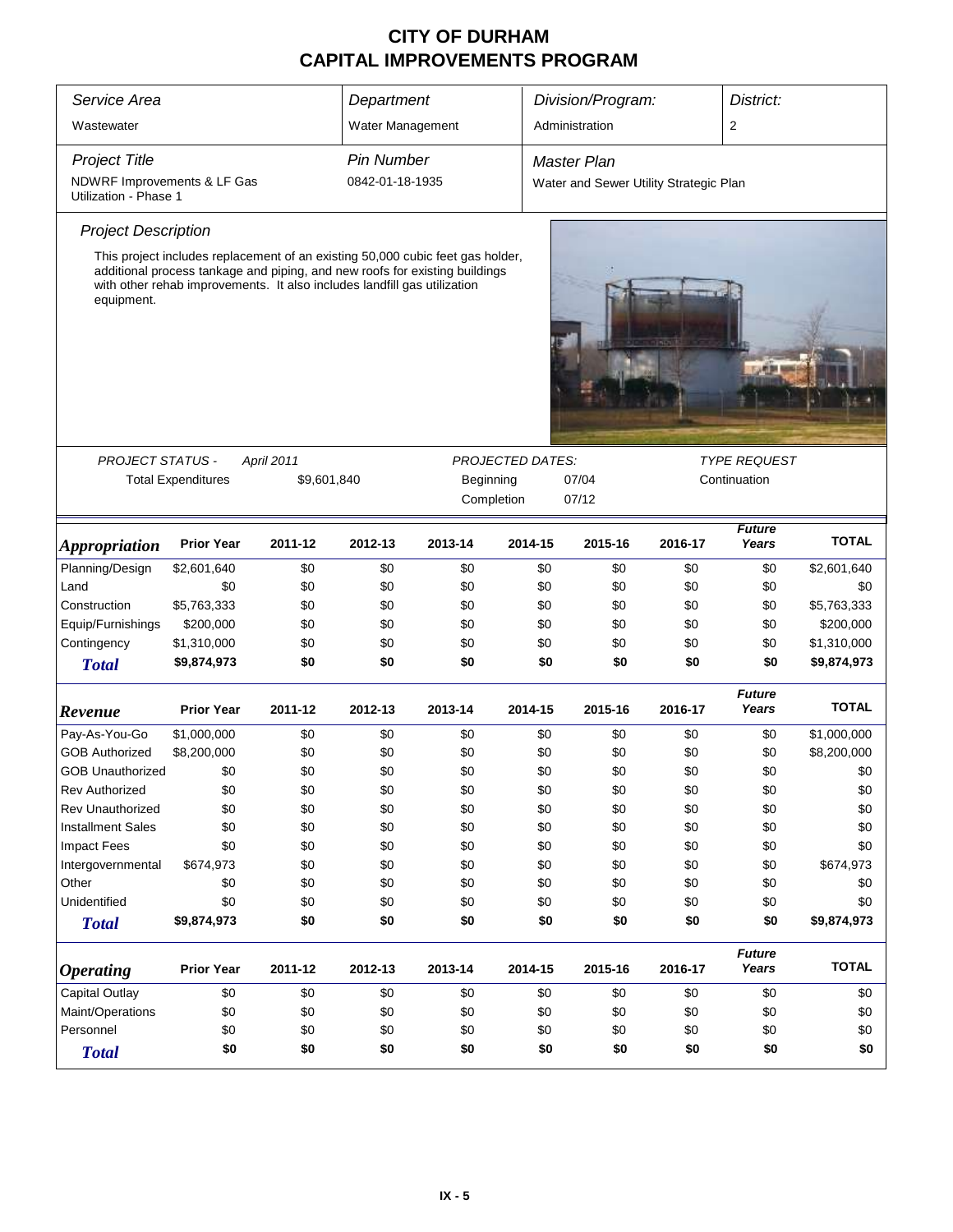| Service Area                          |                                                                                                                                                                                                                                                                                                                                                                                      |                                                                                                 | Department        |           |            | Division/Program:          |                                        | District:                           |              |  |
|---------------------------------------|--------------------------------------------------------------------------------------------------------------------------------------------------------------------------------------------------------------------------------------------------------------------------------------------------------------------------------------------------------------------------------------|-------------------------------------------------------------------------------------------------|-------------------|-----------|------------|----------------------------|----------------------------------------|-------------------------------------|--------------|--|
| Wastewater                            |                                                                                                                                                                                                                                                                                                                                                                                      |                                                                                                 | Water Management  |           |            | <b>Utility Engineering</b> |                                        | 2                                   |              |  |
| <b>Project Title</b>                  |                                                                                                                                                                                                                                                                                                                                                                                      |                                                                                                 | <b>Pin Number</b> |           |            | <b>Master Plan</b>         |                                        |                                     |              |  |
| Reclaimed Water Systems, Phases 1 & 2 |                                                                                                                                                                                                                                                                                                                                                                                      |                                                                                                 | 0842-01-18-1935   |           |            |                            | Water and Sewer Utility Strategic Plan |                                     |              |  |
| <b>Project Description</b>            |                                                                                                                                                                                                                                                                                                                                                                                      |                                                                                                 |                   |           |            |                            |                                        |                                     |              |  |
|                                       | Funds have been approved for (Phase 1 which includes bulk tank distribution<br>facilities, a Reclaimed Water Master Plan, and construction of a reclaimed<br>water pumping station). Phase 2 consists of initial pipelines to distribute<br>reclaimed water to areas that can use reclaimed water to replace water<br>demand currently provided by the potable treated water system. |                                                                                                 |                   |           |            |                            |                                        |                                     |              |  |
|                                       |                                                                                                                                                                                                                                                                                                                                                                                      |                                                                                                 |                   |           |            |                            |                                        |                                     |              |  |
| <b>PROJECT STATUS -</b>               | <b>Total Expenditures</b>                                                                                                                                                                                                                                                                                                                                                            | April 2011<br><b>PROJECTED DATES:</b><br>\$225,171<br>Beginning<br>09/09<br>Completion<br>07/18 |                   |           |            |                            |                                        | <b>TYPE REQUEST</b><br>Continuation |              |  |
| <i><b>Appropriation</b></i>           | <b>Prior Year</b>                                                                                                                                                                                                                                                                                                                                                                    | 2011-12                                                                                         | 2012-13           | 2013-14   | 2014-15    | 2015-16                    | 2016-17                                | <b>Future</b><br>Years              | <b>TOTAL</b> |  |
| Planning/Design                       | \$366,000                                                                                                                                                                                                                                                                                                                                                                            | \$0                                                                                             | \$1,568,000       | \$105,000 | \$105,000  | \$105,000                  | \$105,000                              | \$0                                 | \$2,354,000  |  |
| Land                                  | \$0                                                                                                                                                                                                                                                                                                                                                                                  | \$0                                                                                             | \$0               | \$0       | \$0        | \$0                        | \$0                                    | \$0                                 | \$0          |  |
| Construction                          | \$1,102,000                                                                                                                                                                                                                                                                                                                                                                          | \$0                                                                                             | \$5,489,000       | \$368,000 | \$368,000  | \$368,000                  | \$368,000                              | \$0                                 | \$8,063,000  |  |
| Equip/Furnishings                     | \$0                                                                                                                                                                                                                                                                                                                                                                                  | \$0                                                                                             | \$0               | \$0       | \$0        | \$0                        | \$0                                    | \$0                                 | \$0          |  |
| Contingency                           | \$163,000                                                                                                                                                                                                                                                                                                                                                                            | \$0                                                                                             | \$784,000         | \$52,000  | \$52,000   | \$52,000                   | \$52,000                               | \$0                                 | \$1,155,000  |  |
| <b>Total</b>                          | \$1,631,000                                                                                                                                                                                                                                                                                                                                                                          | \$0                                                                                             | \$7,841,000       | \$525,000 | \$525,000  | \$525,000                  | \$525,000                              | \$0                                 | \$11,572,000 |  |
| Revenue                               | <b>Prior Year</b>                                                                                                                                                                                                                                                                                                                                                                    | 2011-12                                                                                         | 2012-13           | 2013-14   | 2014-15    | 2015-16                    | 2016-17                                | <b>Future</b><br>Years              | <b>TOTAL</b> |  |
| Pay-As-You-Go                         | \$0                                                                                                                                                                                                                                                                                                                                                                                  | \$0                                                                                             | \$0               | \$0       | \$0        | \$0                        | \$0                                    | \$0                                 | \$0          |  |
| <b>GOB Authorized</b>                 | \$0                                                                                                                                                                                                                                                                                                                                                                                  | \$0                                                                                             | \$0               | \$0       | \$0        | \$0                        | \$0                                    | \$0                                 | \$0          |  |
| <b>GOB Unauthorized</b>               | \$0                                                                                                                                                                                                                                                                                                                                                                                  | \$0                                                                                             | \$0               | \$0       | \$0        | \$0                        | \$0                                    | \$0                                 | \$0          |  |
| Rev Authorized                        | \$0                                                                                                                                                                                                                                                                                                                                                                                  | \$0                                                                                             | \$0               | \$0       | \$0        | \$0                        | \$0                                    | \$0                                 | \$0          |  |
| <b>Rev Unauthorized</b>               | \$1,631,000                                                                                                                                                                                                                                                                                                                                                                          | \$0                                                                                             | \$7,841,000       | \$525,000 | \$525,000  | \$525,000                  | \$525,000                              | \$0                                 | 11,572,000   |  |
| <b>Installment Sales</b>              | \$0                                                                                                                                                                                                                                                                                                                                                                                  | \$0                                                                                             | \$0               | \$0       | \$0        | \$0                        | \$0                                    | \$0                                 | \$0          |  |
| <b>Impact Fees</b>                    | \$0                                                                                                                                                                                                                                                                                                                                                                                  | \$0                                                                                             | \$0               | \$0       | \$0        | \$0                        | \$0                                    | \$0                                 | \$0          |  |
| Intergovernmental                     | \$0                                                                                                                                                                                                                                                                                                                                                                                  | \$0                                                                                             | \$0               | \$0       | \$0        | \$0                        | \$0                                    | \$0                                 | \$0          |  |
| Other                                 | \$0                                                                                                                                                                                                                                                                                                                                                                                  | \$0                                                                                             | \$0               | \$0       | \$0        | \$0                        | \$0                                    | \$0                                 | \$0          |  |
| Unidentified                          | \$0                                                                                                                                                                                                                                                                                                                                                                                  | \$0                                                                                             | \$0               | \$0       | \$0        | \$0                        | \$0                                    | \$0                                 | \$0          |  |
| <b>Total</b>                          | \$1,631,000                                                                                                                                                                                                                                                                                                                                                                          | \$0                                                                                             | \$7,841,000       | \$525,000 | \$525,000  | \$525,000                  | \$525,000                              | \$0                                 | \$11,572,000 |  |
| <b>Operating</b>                      | <b>Prior Year</b>                                                                                                                                                                                                                                                                                                                                                                    | 2011-12                                                                                         | 2012-13           | 2013-14   | 2014-15    | 2015-16                    | 2016-17                                | <b>Future</b><br>Years              | <b>TOTAL</b> |  |
| Capital Outlay                        | \$0                                                                                                                                                                                                                                                                                                                                                                                  | \$0                                                                                             | \$0               | \$0       | \$0        | \$0                        | \$0                                    | \$0                                 | \$0          |  |
| Maint/Operations                      | \$0                                                                                                                                                                                                                                                                                                                                                                                  | \$0                                                                                             | \$0               | \$0       | \$0        | \$0                        | \$0                                    | \$0                                 | \$0          |  |
| Personnel                             | \$0<br>\$0<br>\$0<br>\$0                                                                                                                                                                                                                                                                                                                                                             |                                                                                                 |                   |           |            | \$0                        | \$0                                    | \$0                                 | \$0          |  |
| <b>Total</b>                          | \$0                                                                                                                                                                                                                                                                                                                                                                                  | \$0                                                                                             | \$0               | \$0       | \$0<br>\$0 | \$0                        | \$0                                    | \$0                                 | \$0          |  |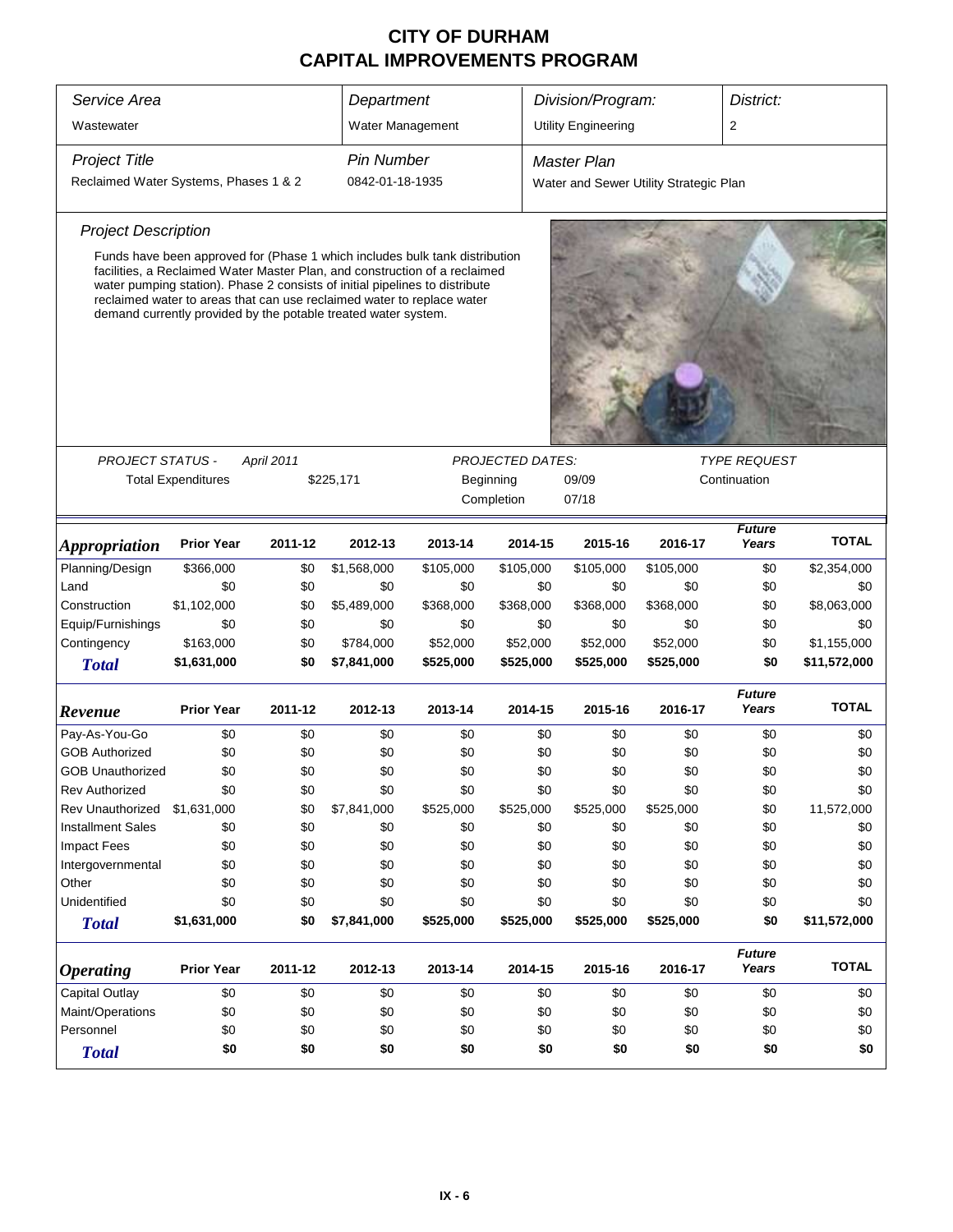| Service Area<br>Wastewater            |                           |                                                                                                                                                             | Department<br>Water Management |                                                         |                         | Division/Program:                      | District:<br>3 |                        |              |  |  |
|---------------------------------------|---------------------------|-------------------------------------------------------------------------------------------------------------------------------------------------------------|--------------------------------|---------------------------------------------------------|-------------------------|----------------------------------------|----------------|------------------------|--------------|--|--|
| <b>Project Title</b>                  |                           |                                                                                                                                                             | <b>Pin Number</b>              |                                                         |                         | <b>Master Plan</b>                     |                |                        |              |  |  |
| SDWRF Sludge Pad Expansion            |                           |                                                                                                                                                             | 0708-04-54-1692                |                                                         |                         | Water and Sewer Utility Strategic Plan |                |                        |              |  |  |
| <b>Project Description</b>            |                           |                                                                                                                                                             |                                |                                                         |                         |                                        |                |                        |              |  |  |
|                                       |                           | This project will construct an addition to the existing biosolids storage pad with<br>a cover to properly handle increased de-watered biosolids quantities. |                                |                                                         |                         |                                        |                |                        |              |  |  |
|                                       |                           |                                                                                                                                                             |                                |                                                         |                         |                                        |                |                        |              |  |  |
|                                       |                           |                                                                                                                                                             |                                |                                                         |                         |                                        |                |                        |              |  |  |
| PROJECT STATUS -                      |                           | April 2011                                                                                                                                                  |                                |                                                         | <b>PROJECTED DATES:</b> | <b>TYPE REQUEST</b>                    |                |                        |              |  |  |
|                                       | <b>Total Expenditures</b> |                                                                                                                                                             | \$0                            | 03/11<br><b>New</b><br>Beginning<br>Completion<br>07/13 |                         |                                        |                |                        |              |  |  |
|                                       |                           |                                                                                                                                                             |                                |                                                         |                         |                                        | <b>Future</b>  |                        |              |  |  |
| <b>Appropriation</b>                  | <b>Prior Year</b>         | 2011-12                                                                                                                                                     | 2012-13                        | 2013-14<br>2014-15<br>2015-16<br>2016-17                |                         |                                        |                |                        | <b>TOTAL</b> |  |  |
| Planning/Design                       | \$485,000                 | \$0                                                                                                                                                         | \$0                            | \$0                                                     | \$0                     | \$0                                    | \$0            | \$0                    | \$485,000    |  |  |
| Land                                  | \$0                       | \$0                                                                                                                                                         | \$0                            | \$0                                                     | \$0                     | \$0                                    | \$0            | \$0                    | \$0          |  |  |
| Construction                          | \$0                       | \$2,821,000                                                                                                                                                 | \$0                            | \$0                                                     | \$0                     | \$0                                    | \$0            | \$0                    | \$2,821,000  |  |  |
| Equip/Furnishings                     | \$0                       | \$0                                                                                                                                                         | \$0                            | \$0                                                     | \$0                     | \$0                                    | \$0            | \$0                    | \$0          |  |  |
| Contingency                           | \$0                       | \$282,000                                                                                                                                                   | \$0                            | \$0                                                     | \$0                     | \$0                                    | \$0            | \$0                    | \$282,000    |  |  |
| <b>Total</b>                          | \$485,000                 | \$3,103,000                                                                                                                                                 | \$0                            | \$0                                                     | \$0                     | \$0                                    | \$0            | \$0                    | \$3,588,000  |  |  |
| Revenue                               | <b>Prior Year</b>         | 2011-12                                                                                                                                                     | 2012-13                        | 2013-14                                                 | 2014-15                 | 2015-16                                | 2016-17        | <b>Future</b><br>Years | <b>TOTAL</b> |  |  |
| Pay-As-You-Go                         | \$0                       | \$0                                                                                                                                                         | \$0                            | \$0                                                     | \$0                     | \$0                                    | \$0            | \$0                    | \$0          |  |  |
| <b>GOB Authorized</b>                 | \$0                       | \$0                                                                                                                                                         | \$0                            | \$0                                                     | \$0                     | \$0                                    | \$0            | \$0                    | \$0          |  |  |
| <b>GOB Unauthorized</b>               | \$0                       | \$0                                                                                                                                                         | \$0                            | \$0                                                     | \$0                     | \$0                                    | \$0            | \$0                    | \$0          |  |  |
| <b>Rev Authorized</b>                 | \$0                       | \$0                                                                                                                                                         | \$0                            | \$0                                                     | \$0                     | \$0                                    | \$0            | \$0                    | \$0          |  |  |
| <b>Rev Unauthorized</b>               | \$485,000                 | \$3,103,000                                                                                                                                                 | \$0                            | \$0                                                     | \$0                     | \$0                                    | \$0            | \$0                    | \$3,588,000  |  |  |
| <b>Installment Sales</b>              | \$0                       | \$0                                                                                                                                                         | \$0                            | \$0                                                     | \$0                     | \$0                                    | \$0            | \$0                    | \$0          |  |  |
| Impact Fees                           | \$0                       | \$0                                                                                                                                                         | \$0                            | \$0                                                     | \$0                     | \$0                                    | \$0            | \$0                    | \$0          |  |  |
| Intergovernmental                     | \$0                       | \$0                                                                                                                                                         | \$0                            | \$0                                                     | \$0                     | \$0                                    | \$0            | \$0                    | \$0          |  |  |
| Other                                 | \$0                       | \$0                                                                                                                                                         | \$0                            | \$0                                                     | \$0                     | \$0                                    | \$0            | \$0                    | \$0          |  |  |
| Unidentified                          | \$0                       | \$0                                                                                                                                                         | \$0                            | \$0                                                     | \$0                     | \$0                                    | \$0            | \$0                    | \$0          |  |  |
| <b>Total</b>                          | \$485,000                 | \$3,103,000                                                                                                                                                 | \$0                            | \$0                                                     | \$0                     | \$0                                    | \$0            | \$0                    | \$3,588,000  |  |  |
| <b>Operating</b>                      | <b>Prior Year</b>         | 2011-12                                                                                                                                                     | 2012-13                        | 2013-14                                                 | 2014-15                 | 2015-16                                | 2016-17        | <b>Future</b><br>Years | <b>TOTAL</b> |  |  |
| <b>Capital Outlay</b>                 | \$0                       | \$0                                                                                                                                                         | \$0                            | \$0                                                     | \$0                     | \$0                                    | \$0            | \$0                    | \$0          |  |  |
| Maint/Operations                      | \$0<br>\$0<br>\$0<br>\$0  |                                                                                                                                                             |                                |                                                         |                         | \$0                                    | \$0            | \$0                    | \$0          |  |  |
| Personnel<br>\$0<br>\$0<br>\$0<br>\$0 |                           |                                                                                                                                                             |                                |                                                         | \$0                     | \$0                                    | \$0            | \$0                    | \$0          |  |  |
| <b>Total</b>                          | \$0                       | \$0                                                                                                                                                         | \$0                            | \$0                                                     | \$0                     | \$0                                    | \$0            | \$0                    | \$0          |  |  |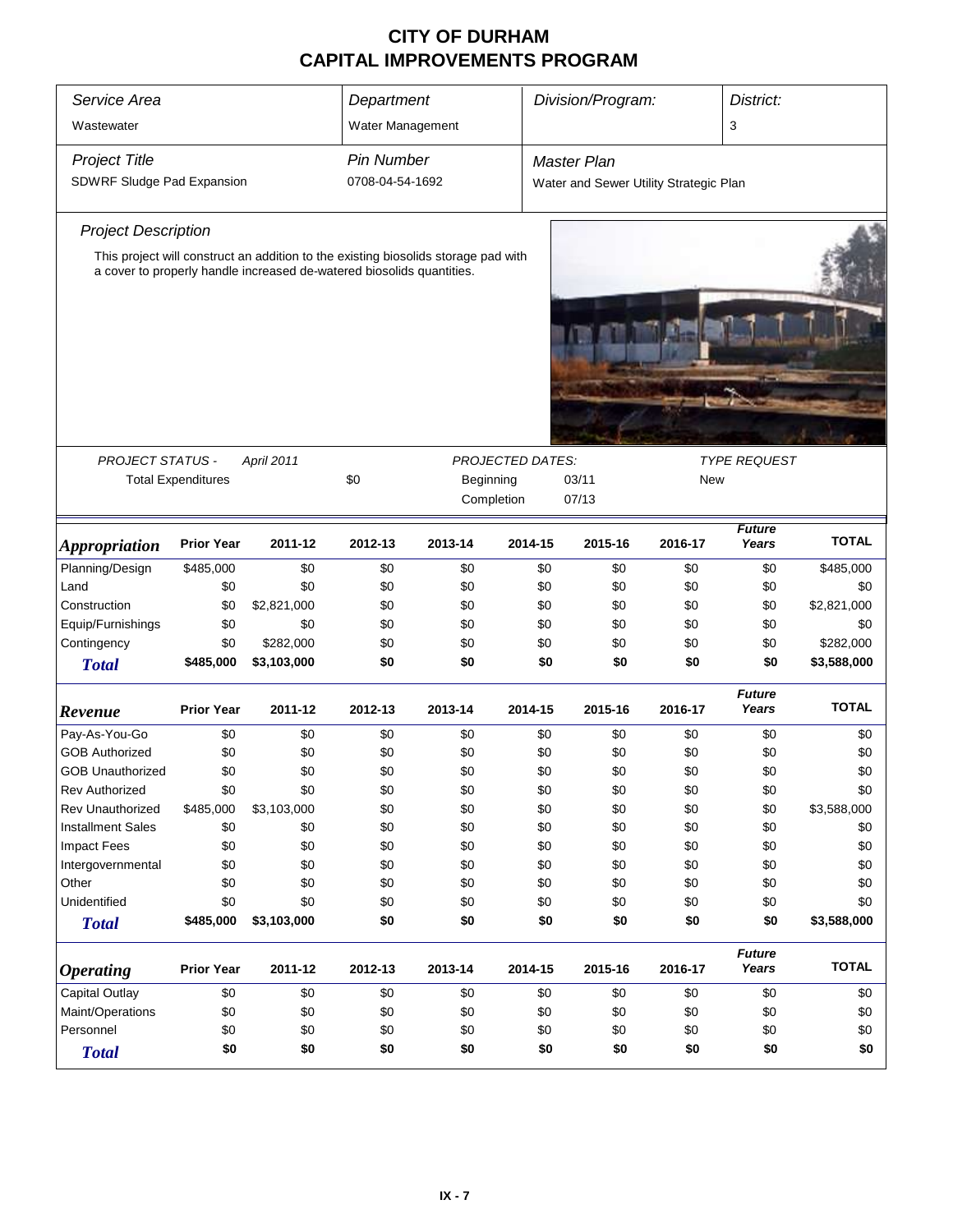| Service Area                                               |                                                                                                                                                                                                                                                                                                                      |             | Department                                                                |                   |                         | Division/Program:<br>District: |                                      |                        |              |  |  |
|------------------------------------------------------------|----------------------------------------------------------------------------------------------------------------------------------------------------------------------------------------------------------------------------------------------------------------------------------------------------------------------|-------------|---------------------------------------------------------------------------|-------------------|-------------------------|--------------------------------|--------------------------------------|------------------------|--------------|--|--|
| Wastewater                                                 |                                                                                                                                                                                                                                                                                                                      |             |                                                                           | Water Management  |                         | <b>Utility Engineering</b>     |                                      | All                    |              |  |  |
| <b>Project Title</b>                                       |                                                                                                                                                                                                                                                                                                                      |             | <b>Pin Number</b>                                                         |                   |                         | <b>Master Plan</b>             |                                      |                        |              |  |  |
| Sewer Collection System Rehabilitation                     |                                                                                                                                                                                                                                                                                                                      |             |                                                                           |                   |                         | Water & Sewer Strategic Plan   |                                      |                        |              |  |  |
| <b>Project Description</b>                                 |                                                                                                                                                                                                                                                                                                                      |             |                                                                           |                   |                         |                                |                                      |                        |              |  |  |
| an on-going program.                                       | This project involves condition assesment, rehabilitation and replacement of<br>the City's Sewer Collection System. Sewer mains, manholes, outfalls, force<br>mains and pump stations are inspected and analyzed, for decisions on<br>appropriate methods of rehabiltation or replacement of infrastructure. This is |             |                                                                           |                   |                         |                                |                                      |                        |              |  |  |
|                                                            |                                                                                                                                                                                                                                                                                                                      |             |                                                                           |                   |                         |                                |                                      |                        |              |  |  |
| <b>PROJECT STATUS -</b>                                    |                                                                                                                                                                                                                                                                                                                      | April 2011  |                                                                           |                   | <b>PROJECTED DATES:</b> | <b>TYPE REQUEST</b>            |                                      |                        |              |  |  |
|                                                            | <b>Total Expenditures</b>                                                                                                                                                                                                                                                                                            |             | 12/04<br>Continuation<br>\$24,281,740<br>Beginning<br>Completion<br>12/24 |                   |                         |                                |                                      |                        |              |  |  |
|                                                            |                                                                                                                                                                                                                                                                                                                      |             |                                                                           |                   |                         |                                |                                      | <b>Future</b>          |              |  |  |
| <i><b>Appropriation</b></i>                                | <b>Prior Year</b>                                                                                                                                                                                                                                                                                                    | 2011-12     | 2012-13                                                                   | 2013-14           | 2014-15                 | 2015-16                        | 2016-17<br>Years                     | <b>TOTAL</b>           |              |  |  |
| Planning/Design                                            | \$143,920                                                                                                                                                                                                                                                                                                            | \$0         | \$0                                                                       | \$0<br>\$0<br>\$0 |                         |                                | \$0                                  | \$0                    | \$143,920    |  |  |
| Land                                                       | \$46,767                                                                                                                                                                                                                                                                                                             | \$0         | \$0                                                                       | \$0               | \$0                     | \$0                            | \$0                                  | \$0                    | \$46,767     |  |  |
| Construction                                               | 36, 147, 167                                                                                                                                                                                                                                                                                                         | \$2,000,000 | \$7,000,000                                                               | \$7,000,000       | \$7,000,000             | \$7,000,000 \$7,000,000        |                                      | 14,000,000             | 87, 147, 167 |  |  |
| Equip/Furnishings                                          | \$5,895                                                                                                                                                                                                                                                                                                              | \$0         | \$0                                                                       | \$0               | \$0                     | \$0                            | \$0                                  | \$0                    | \$5,895      |  |  |
| Contingency                                                | \$0                                                                                                                                                                                                                                                                                                                  | \$0         | \$0                                                                       | \$0               | \$0                     | \$0                            | \$0                                  | \$0                    | \$0          |  |  |
| <b>Total</b>                                               | \$36,343,749                                                                                                                                                                                                                                                                                                         | \$2,000,000 | \$7,000,000                                                               | \$7,000,000       | \$7,000,000             |                                | \$7,000,000 \$7,000,000 \$14,000,000 |                        | \$87,343,749 |  |  |
| Revenue                                                    | <b>Prior Year</b>                                                                                                                                                                                                                                                                                                    | 2011-12     | 2012-13                                                                   | 2013-14           | 2014-15                 | 2015-16                        | 2016-17                              | <b>Future</b><br>Years | <b>TOTAL</b> |  |  |
| Pay-As-You-Go                                              | 17,701,359                                                                                                                                                                                                                                                                                                           | \$2,000,000 | \$0                                                                       | \$0               | \$0                     | \$0                            | \$0                                  | \$0                    | 19,701,359   |  |  |
| <b>GOB Authorized</b>                                      | \$4,850,000                                                                                                                                                                                                                                                                                                          | \$0         | \$0                                                                       | \$0               | \$0                     | \$0                            | \$0                                  | \$0                    | \$4,850,000  |  |  |
| <b>GOB Unauthorized</b>                                    | \$0                                                                                                                                                                                                                                                                                                                  | \$0         | \$0                                                                       | \$0               | \$0                     | \$0                            | \$0                                  | \$0                    | \$0          |  |  |
| <b>Rev Authorized</b>                                      | \$2,187,769                                                                                                                                                                                                                                                                                                          | \$0         | \$0                                                                       | \$0               | \$0                     | \$0                            | \$0                                  | \$0                    | \$2,187,769  |  |  |
| <b>Rev Unauthorized</b>                                    | \$6,289,118                                                                                                                                                                                                                                                                                                          | \$0         | \$7,000,000                                                               | \$7,000,000       | \$7,000,000             | \$7,000,000 \$7,000,000        |                                      | 14,000,000             | 55,289,118   |  |  |
| <b>Installment Sales</b>                                   | \$0                                                                                                                                                                                                                                                                                                                  | \$0         | \$0                                                                       | \$0               | \$0                     | \$0                            | \$0                                  | \$0                    | \$0          |  |  |
| <b>Impact Fees</b>                                         | \$0                                                                                                                                                                                                                                                                                                                  | \$0         | \$0                                                                       | \$0               | \$0                     | \$0                            | \$0                                  | \$0                    | \$0          |  |  |
| Intergovernmental                                          | \$1,858,660                                                                                                                                                                                                                                                                                                          | \$0         | \$0                                                                       | \$0               | \$0                     | \$0                            | \$0                                  | \$0                    | \$1,858,660  |  |  |
| Other                                                      | \$3,456,843                                                                                                                                                                                                                                                                                                          | \$0         | \$0                                                                       | \$0               | \$0                     | \$0                            | \$0                                  | \$0                    | \$3,456,843  |  |  |
| Unidentified                                               | \$0                                                                                                                                                                                                                                                                                                                  | \$0         | \$0                                                                       | \$0               | \$0                     | \$0                            | \$0                                  | \$0                    | \$0          |  |  |
| <b>Total</b>                                               | \$36,343,749                                                                                                                                                                                                                                                                                                         | \$2,000,000 | \$7,000,000                                                               | \$7,000,000       | \$7,000,000             |                                | \$7,000,000 \$7,000,000 \$14,000,000 |                        | \$87,343,749 |  |  |
| <i><b>Operating</b></i>                                    | <b>Prior Year</b><br>2011-12<br>2012-13<br>2013-14<br>2014-15<br>2015-16                                                                                                                                                                                                                                             |             |                                                                           |                   |                         | 2016-17                        | <b>Future</b><br>Years               | <b>TOTAL</b>           |              |  |  |
| <b>Capital Outlay</b>                                      | \$0<br>\$0<br>\$0<br>\$0<br>\$0<br>\$0                                                                                                                                                                                                                                                                               |             |                                                                           |                   |                         | \$0                            | \$0                                  | \$0                    |              |  |  |
| Maint/Operations<br>\$0<br>\$0<br>\$0<br>\$0<br>\$0<br>\$0 |                                                                                                                                                                                                                                                                                                                      |             |                                                                           |                   | \$0                     | \$0                            | \$0                                  |                        |              |  |  |
| Personnel                                                  | \$0                                                                                                                                                                                                                                                                                                                  | \$0         | \$0                                                                       | \$0               | \$0                     | \$0                            | \$0                                  | \$0                    | \$0          |  |  |
| <b>Total</b>                                               | \$0                                                                                                                                                                                                                                                                                                                  | \$0         | \$0                                                                       | \$0               | \$0                     | \$0                            | \$0                                  | \$0                    | \$0          |  |  |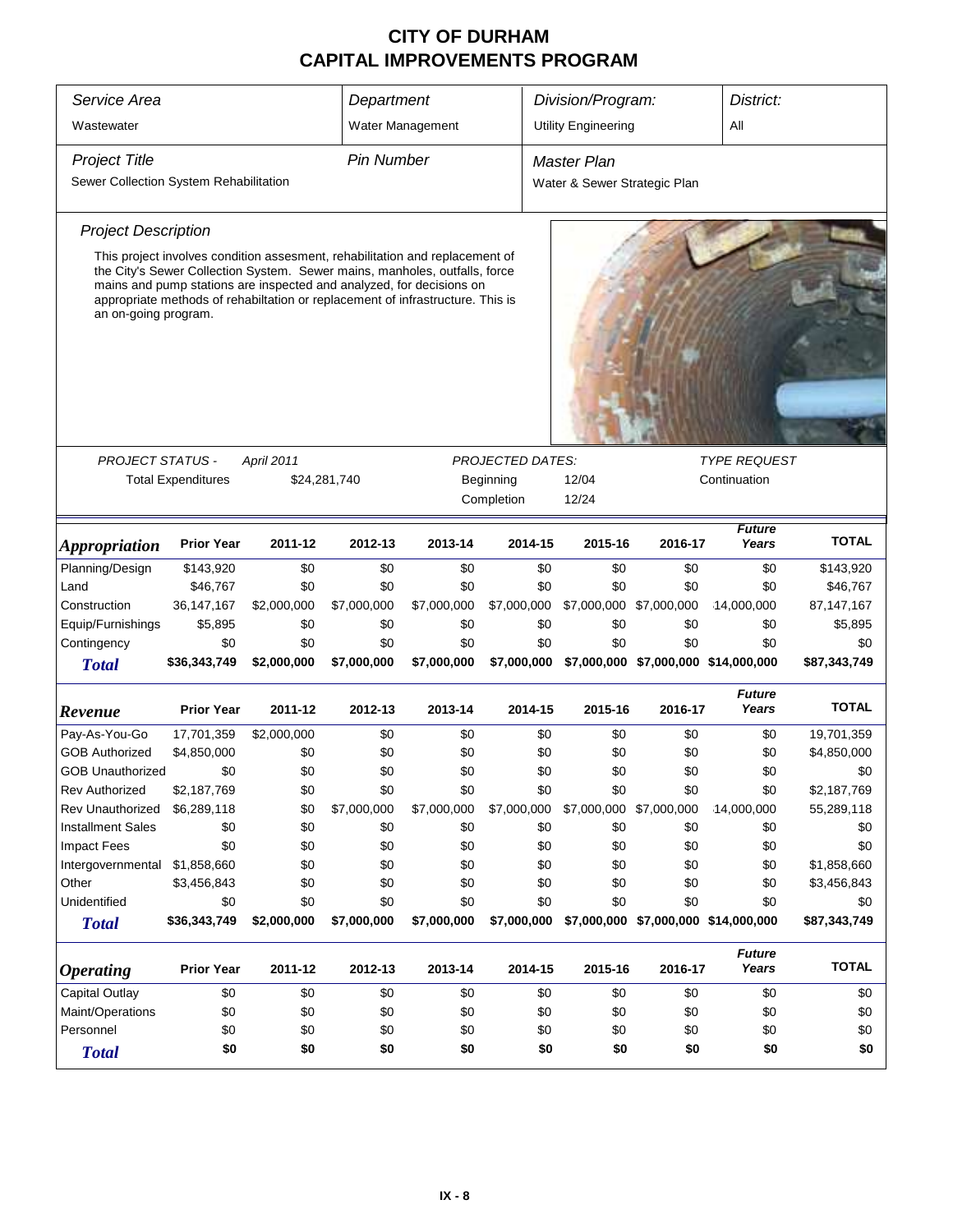| Service Area<br>Division/Program:<br>District:<br>Department             |                                                                             |                                                                                                                   |                     |                                                                                                                                                                                                                                      |                         |                                        |                         |                        |              |  |
|--------------------------------------------------------------------------|-----------------------------------------------------------------------------|-------------------------------------------------------------------------------------------------------------------|---------------------|--------------------------------------------------------------------------------------------------------------------------------------------------------------------------------------------------------------------------------------|-------------------------|----------------------------------------|-------------------------|------------------------|--------------|--|
|                                                                          |                                                                             |                                                                                                                   |                     |                                                                                                                                                                                                                                      |                         |                                        |                         |                        |              |  |
| Wastewater                                                               |                                                                             |                                                                                                                   | <b>Public Works</b> |                                                                                                                                                                                                                                      |                         | Engineering                            |                         | All                    |              |  |
| <b>Project Title</b>                                                     |                                                                             |                                                                                                                   | <b>Pin Number</b>   |                                                                                                                                                                                                                                      |                         | <b>Master Plan</b>                     |                         |                        |              |  |
| Sewer Extensions & Improvements                                          |                                                                             |                                                                                                                   |                     |                                                                                                                                                                                                                                      |                         | Water and Sewer Utility Strategic Plan |                         |                        |              |  |
|                                                                          |                                                                             |                                                                                                                   |                     |                                                                                                                                                                                                                                      |                         |                                        |                         |                        |              |  |
| <b>Project Description</b>                                               |                                                                             |                                                                                                                   |                     |                                                                                                                                                                                                                                      |                         |                                        |                         |                        |              |  |
|                                                                          |                                                                             |                                                                                                                   |                     | This ongoing program constructs sewer line extensions requested by petitions,<br>relocates sewer lines resulting from NCDOT projects, reimburses developers<br>for sewer improvements, and constructs lines to abate health hazards. |                         |                                        |                         |                        |              |  |
|                                                                          |                                                                             |                                                                                                                   |                     |                                                                                                                                                                                                                                      |                         |                                        |                         |                        |              |  |
|                                                                          |                                                                             |                                                                                                                   |                     |                                                                                                                                                                                                                                      |                         |                                        |                         |                        |              |  |
|                                                                          |                                                                             |                                                                                                                   |                     |                                                                                                                                                                                                                                      |                         |                                        |                         |                        |              |  |
|                                                                          |                                                                             |                                                                                                                   |                     |                                                                                                                                                                                                                                      |                         |                                        |                         |                        |              |  |
|                                                                          |                                                                             |                                                                                                                   |                     |                                                                                                                                                                                                                                      |                         |                                        |                         |                        |              |  |
|                                                                          |                                                                             |                                                                                                                   |                     |                                                                                                                                                                                                                                      |                         |                                        |                         |                        |              |  |
| <b>PROJECT STATUS -</b>                                                  |                                                                             | April 2011                                                                                                        |                     |                                                                                                                                                                                                                                      | <b>PROJECTED DATES:</b> |                                        |                         | <b>TYPE REQUEST</b>    |              |  |
|                                                                          | <b>Total Expenditures</b>                                                   |                                                                                                                   | \$3,351,871         |                                                                                                                                                                                                                                      | Beginning               | 07/04                                  |                         | Continuation           |              |  |
|                                                                          |                                                                             |                                                                                                                   |                     |                                                                                                                                                                                                                                      | Completion              | 07/19                                  |                         |                        |              |  |
|                                                                          |                                                                             |                                                                                                                   |                     |                                                                                                                                                                                                                                      |                         |                                        |                         |                        |              |  |
| <i><b>Appropriation</b></i>                                              | <b>Prior Year</b>                                                           | 2011-12                                                                                                           | 2012-13             | 2013-14                                                                                                                                                                                                                              | 2014-15                 | 2015-16                                | 2016-17                 | <b>Future</b><br>Years | <b>TOTAL</b> |  |
| Planning/Design                                                          | \$0                                                                         | \$0                                                                                                               | \$0                 | \$0                                                                                                                                                                                                                                  | \$0                     | \$0                                    | \$0                     | \$0                    | \$0          |  |
| Land                                                                     | \$0                                                                         | \$0                                                                                                               | \$0                 | \$0                                                                                                                                                                                                                                  | \$0                     | \$0                                    | \$0                     | \$0                    | \$0          |  |
| Construction                                                             | \$7,831,732                                                                 | \$1,500,000                                                                                                       | \$1,500,000         | \$1,500,000                                                                                                                                                                                                                          | \$1,500,000             |                                        | \$1,500,000 \$1,500,000 | \$3,000,000            | 19,831,732   |  |
| Equip/Furnishings                                                        | \$0                                                                         | \$0                                                                                                               | \$0                 | \$0                                                                                                                                                                                                                                  | \$0                     | \$0                                    | \$0                     | \$0                    | \$0          |  |
| Contingency                                                              | \$0                                                                         | \$0                                                                                                               | \$0                 | \$0                                                                                                                                                                                                                                  | \$0                     | \$0                                    | \$0                     | \$0                    | \$0          |  |
| <b>Total</b>                                                             | \$7,831,732                                                                 | \$1,500,000                                                                                                       | \$1,500,000         | \$1,500,000                                                                                                                                                                                                                          | \$1,500,000             |                                        | \$1,500,000 \$1,500,000 | \$3,000,000            | \$19,831,732 |  |
|                                                                          |                                                                             |                                                                                                                   |                     |                                                                                                                                                                                                                                      |                         |                                        |                         | <b>Future</b>          |              |  |
| Revenue                                                                  | <b>Prior Year</b>                                                           | 2011-12                                                                                                           | 2012-13             | 2013-14                                                                                                                                                                                                                              | 2014-15                 | 2015-16                                | 2016-17                 | Years                  | <b>TOTAL</b> |  |
| Pay-As-You-Go                                                            | \$2,900,000                                                                 | \$1,500,000                                                                                                       | \$1,500,000         | \$1,500,000                                                                                                                                                                                                                          | \$1,500,000             |                                        | \$1,500,000 \$1,500,000 | \$3,000,000            | 14,900,000   |  |
| <b>GOB Authorized</b>                                                    | \$750,000                                                                   | \$0                                                                                                               | \$0                 | \$0                                                                                                                                                                                                                                  | \$0                     | \$0                                    | \$0                     | \$0                    | \$750,000    |  |
| <b>GOB Unauthorized</b>                                                  | \$0                                                                         | \$0                                                                                                               | \$0                 | \$0                                                                                                                                                                                                                                  | \$0                     | \$0                                    | \$0                     | \$0                    | \$0          |  |
| <b>Rev Authorized</b>                                                    | \$181,732                                                                   | \$0                                                                                                               | \$0                 | \$0                                                                                                                                                                                                                                  | \$0                     | \$0                                    | \$0                     | \$0                    | \$181,732    |  |
| <b>Rev Unauthorized</b>                                                  | \$4,000,000                                                                 | \$0                                                                                                               | \$0                 | \$0                                                                                                                                                                                                                                  | \$0                     | \$0                                    | \$0                     | \$0                    | \$4,000,000  |  |
| <b>Installment Sales</b>                                                 | \$0                                                                         | \$0                                                                                                               | \$0                 | \$0                                                                                                                                                                                                                                  | \$0                     | \$0                                    | \$0                     | \$0                    | \$0          |  |
| <b>Impact Fees</b>                                                       | \$0                                                                         | \$0                                                                                                               | \$0                 | \$0                                                                                                                                                                                                                                  | \$0                     | \$0                                    | \$0                     | \$0                    | \$0          |  |
| Intergovernmental                                                        | \$0                                                                         | \$0                                                                                                               | \$0                 | \$0                                                                                                                                                                                                                                  | \$0                     | \$0                                    | \$0                     | \$0                    | \$0          |  |
| Other                                                                    | \$0                                                                         | \$0                                                                                                               | \$0                 | \$0                                                                                                                                                                                                                                  | \$0                     | \$0                                    | \$0                     | \$0                    | \$0          |  |
| Unidentified                                                             | \$0                                                                         | \$0                                                                                                               | \$0                 | \$0                                                                                                                                                                                                                                  | \$0                     | \$0                                    | \$0                     | \$0                    | \$0          |  |
| <b>Total</b>                                                             |                                                                             | \$7,831,732<br>\$1,500,000<br>\$1,500,000<br>\$1,500,000<br>\$1,500,000<br>\$1,500,000 \$1,500,000<br>\$3,000,000 |                     |                                                                                                                                                                                                                                      |                         |                                        |                         | \$19,831,732           |              |  |
|                                                                          | <b>Prior Year</b>                                                           | 2011-12                                                                                                           | 2012-13             | 2013-14                                                                                                                                                                                                                              | 2014-15                 | 2015-16                                | 2016-17                 | <b>Future</b><br>Years | <b>TOTAL</b> |  |
| <b>Operating</b>                                                         |                                                                             |                                                                                                                   |                     |                                                                                                                                                                                                                                      |                         |                                        |                         |                        |              |  |
| <b>Capital Outlay</b><br>Maint/Operations                                | \$0                                                                         | \$0                                                                                                               | \$0<br>\$0          | \$0                                                                                                                                                                                                                                  | \$0                     | \$0                                    | \$0<br>\$0              | \$0                    | \$0          |  |
|                                                                          | \$0                                                                         | \$0                                                                                                               |                     | \$0                                                                                                                                                                                                                                  | \$0                     | \$0                                    |                         | \$0                    | \$0          |  |
| \$0<br>Personnel<br>\$0<br>\$0<br>\$0<br>\$0<br>\$0<br>\$0<br>\$0<br>\$0 |                                                                             |                                                                                                                   |                     |                                                                                                                                                                                                                                      |                         |                                        |                         |                        |              |  |
|                                                                          | \$0<br>\$0<br>\$0<br>\$0<br>\$0<br>\$0<br>\$0<br>\$0<br>\$0<br><b>Total</b> |                                                                                                                   |                     |                                                                                                                                                                                                                                      |                         |                                        |                         |                        |              |  |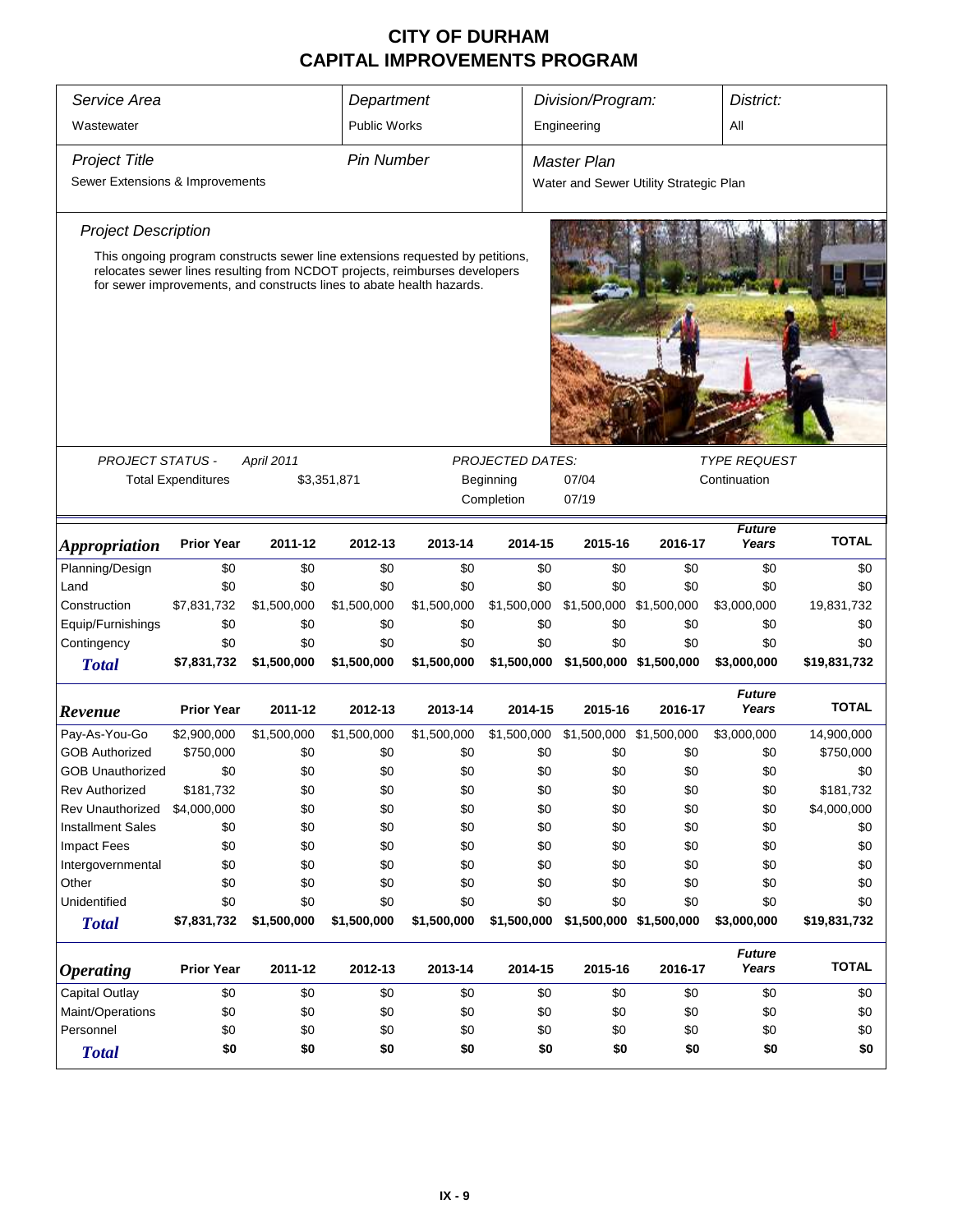| Service Area                                                           |                                                                                                                                                                                                                                                                                              |            | Department                           |                          |                                                         | Division/Program:  |                                    |                                        | District:              |              |
|------------------------------------------------------------------------|----------------------------------------------------------------------------------------------------------------------------------------------------------------------------------------------------------------------------------------------------------------------------------------------|------------|--------------------------------------|--------------------------|---------------------------------------------------------|--------------------|------------------------------------|----------------------------------------|------------------------|--------------|
| Wastewater                                                             |                                                                                                                                                                                                                                                                                              |            |                                      | Water Management         |                                                         |                    |                                    |                                        | 2,4                    |              |
| <b>Project Title</b><br>Sludge Dryer                                   |                                                                                                                                                                                                                                                                                              |            | <b>Pin Number</b><br>0842-01-18-1935 |                          |                                                         | <b>Master Plan</b> |                                    | Water and Sewer Utility Strategic Plan |                        |              |
| <b>Project Description</b>                                             |                                                                                                                                                                                                                                                                                              |            |                                      |                          |                                                         |                    |                                    |                                        |                        |              |
|                                                                        | Install a sludge dryer facility to further dry some of the wastewater sludge.<br>This will add flexibility to the sludge management program by providing more<br>flexibility for land application, marketing and distribution. This may be an<br>opportunity to develop a regional facility. |            |                                      |                          |                                                         |                    | <b>Picture</b><br><b>Available</b> |                                        |                        |              |
| <b>PROJECT STATUS -</b>                                                |                                                                                                                                                                                                                                                                                              | April 2011 |                                      |                          | <b>PROJECTED DATES:</b>                                 |                    |                                    |                                        | <b>TYPE REQUEST</b>    |              |
|                                                                        | <b>Total Expenditures</b>                                                                                                                                                                                                                                                                    |            | \$0                                  | Beginning                | 07/11<br>Continuation<br>Completion<br>07/16            |                    |                                    |                                        |                        |              |
| <i><b>Appropriation</b></i>                                            | <b>Prior Year</b>                                                                                                                                                                                                                                                                            | 2011-12    | 2012-13                              | 2013-14                  | <b>Future</b><br>Years<br>2014-15<br>2015-16<br>2016-17 |                    |                                    |                                        |                        | <b>TOTAL</b> |
| Planning/Design                                                        | \$0                                                                                                                                                                                                                                                                                          | \$0        | \$2,100,000                          | \$0                      | \$0<br>\$0                                              |                    |                                    | \$0                                    | \$0                    | \$2,100,000  |
| Land                                                                   | \$0                                                                                                                                                                                                                                                                                          | \$0        | \$0                                  | \$0                      |                                                         | \$0                | \$0                                | \$0                                    | \$0                    | \$0          |
| Construction                                                           | \$0                                                                                                                                                                                                                                                                                          | \$0        | \$0                                  | 10,500,000               |                                                         | \$0                | \$0                                | \$0                                    | \$0                    | 10,500,000   |
| Equip/Furnishings                                                      | \$0                                                                                                                                                                                                                                                                                          | \$0        | \$0                                  | \$0                      |                                                         | \$0                | \$0                                | \$0                                    | \$0                    | \$0          |
| Contingency                                                            | \$0                                                                                                                                                                                                                                                                                          | \$0        | \$0                                  | \$1,050,000              |                                                         | \$0                | \$0                                | \$0                                    | \$0                    | \$1,050,000  |
| <b>Total</b>                                                           | \$0                                                                                                                                                                                                                                                                                          | \$0        |                                      | \$2,100,000 \$11,550,000 |                                                         | \$0                | \$0                                | \$0                                    | \$0                    | \$13,650,000 |
| Revenue                                                                | <b>Prior Year</b>                                                                                                                                                                                                                                                                            | 2011-12    | 2012-13                              | 2013-14                  | 2014-15                                                 |                    | 2015-16                            | 2016-17                                | <b>Future</b><br>Years | <b>TOTAL</b> |
| Pay-As-You-Go                                                          | \$0                                                                                                                                                                                                                                                                                          | \$0        | \$0                                  | \$0                      |                                                         | \$0                | \$0                                | \$0                                    | \$0                    | \$0          |
| <b>GOB Authorized</b>                                                  | \$0                                                                                                                                                                                                                                                                                          | \$0        | \$0                                  | \$0                      |                                                         | \$0                | \$0                                | \$0                                    | \$0                    | \$0          |
| <b>GOB Unauthorized</b>                                                | \$0                                                                                                                                                                                                                                                                                          | \$0        | \$0                                  | \$0                      |                                                         | \$0                | \$0                                | \$0                                    | \$0                    | \$0          |
| <b>Rev Authorized</b>                                                  | \$0                                                                                                                                                                                                                                                                                          | \$0        | \$0                                  | \$0                      |                                                         | \$0                | \$0                                | \$0                                    | \$0                    | \$0          |
| Rev Unauthorized                                                       | \$0                                                                                                                                                                                                                                                                                          | \$0        | \$2,100,000                          | 11,550,000               |                                                         | \$0                | \$0                                | \$0                                    | \$0                    | 13,650,000   |
| <b>Installment Sales</b>                                               | \$0                                                                                                                                                                                                                                                                                          | \$0        | \$0                                  | \$0                      |                                                         | \$0                | \$0                                | \$0                                    | \$0                    | \$0          |
| Impact Fees                                                            | \$0                                                                                                                                                                                                                                                                                          | \$0        | \$0                                  | \$0                      |                                                         | \$0                | \$0                                | \$0                                    | \$0                    | \$0          |
| Intergovernmental                                                      | \$0                                                                                                                                                                                                                                                                                          | \$0        | \$0                                  | \$0                      |                                                         | \$0                | \$0                                | \$0                                    | \$0                    | \$0          |
| Other                                                                  | \$0                                                                                                                                                                                                                                                                                          | \$0        | \$0                                  | \$0                      |                                                         | \$0                | \$0                                | \$0                                    | \$0                    | \$0          |
| Unidentified                                                           | \$0                                                                                                                                                                                                                                                                                          | \$0        | \$0                                  | \$0                      |                                                         | \$0                | \$0                                | \$0                                    | \$0                    | \$0          |
| <b>Total</b>                                                           | \$0                                                                                                                                                                                                                                                                                          | \$0        |                                      | \$2,100,000 \$11,550,000 |                                                         | \$0                | \$0                                | \$0                                    | \$0                    | \$13,650,000 |
| <b>Operating</b>                                                       | <b>Prior Year</b>                                                                                                                                                                                                                                                                            | 2011-12    | 2012-13                              | 2013-14                  | 2014-15                                                 |                    | 2015-16                            | 2016-17                                | <b>Future</b><br>Years | <b>TOTAL</b> |
| <b>Capital Outlay</b><br>\$0<br>\$0<br>\$0<br>\$0<br>\$0<br>\$0<br>\$0 |                                                                                                                                                                                                                                                                                              |            |                                      |                          | \$0                                                     | \$0                |                                    |                                        |                        |              |
| Maint/Operations                                                       | \$0                                                                                                                                                                                                                                                                                          | \$0        | \$0                                  | \$0                      |                                                         | \$0                | \$0                                | \$0                                    | \$0                    | \$0          |
| Personnel                                                              | \$0                                                                                                                                                                                                                                                                                          | \$0        | \$0                                  | \$0                      |                                                         | \$0                | \$0                                | \$0                                    | \$0                    | \$0          |
| <b>Total</b>                                                           | \$0                                                                                                                                                                                                                                                                                          | \$0        | \$0                                  | \$0                      |                                                         | \$0                | \$0                                | \$0                                    | \$0                    | \$0          |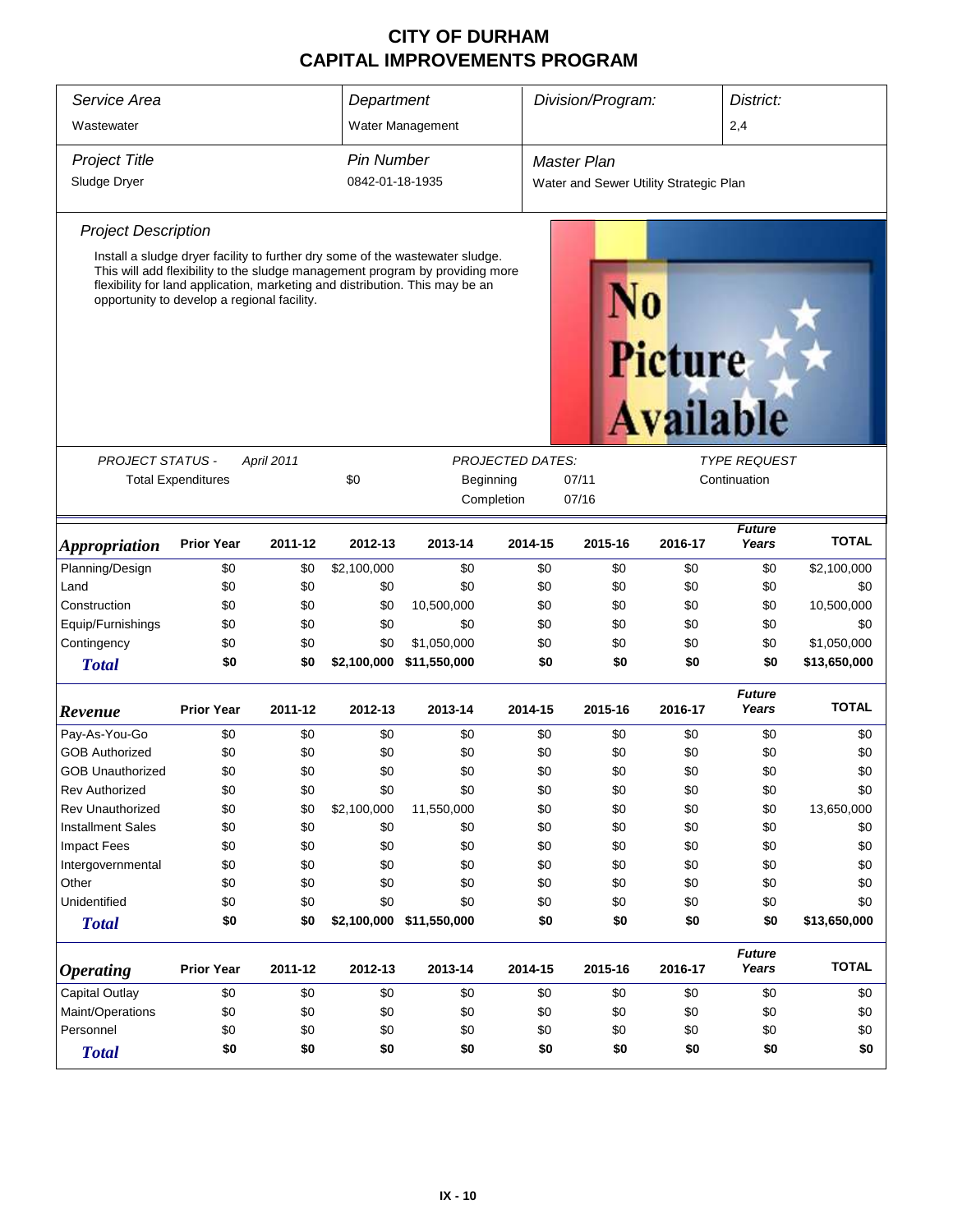| Service Area                             | Department                                                                                                                                                                                                                        |             |                   |                  |                         |                         | Division/Program:<br>District: |                        |              |  |  |
|------------------------------------------|-----------------------------------------------------------------------------------------------------------------------------------------------------------------------------------------------------------------------------------|-------------|-------------------|------------------|-------------------------|-------------------------|--------------------------------|------------------------|--------------|--|--|
| Wastewater                               |                                                                                                                                                                                                                                   |             |                   | Water Management |                         |                         |                                | 2                      |              |  |  |
| <b>Project Title</b>                     |                                                                                                                                                                                                                                   |             | <b>Pin Number</b> |                  |                         | <b>Master Plan</b>      |                                |                        |              |  |  |
| <b>Wastewater Process Rehabilitation</b> |                                                                                                                                                                                                                                   |             |                   |                  |                         |                         | Water and Sewer Strategic Plan |                        |              |  |  |
| <b>Project Description</b>               |                                                                                                                                                                                                                                   |             |                   |                  |                         |                         |                                |                        |              |  |  |
| rehabilitation projects.                 | This project provides for ongoing needs at both North and South Durham<br>Water Reclamation Facilities, which include roof replacement, new coatings,<br>odor system rehab, electric blower rehab, piping changes and other large |             |                   |                  |                         |                         |                                |                        |              |  |  |
| <b>PROJECT STATUS -</b>                  |                                                                                                                                                                                                                                   | April 2011  |                   |                  | <b>PROJECTED DATES:</b> |                         |                                | <b>TYPE REQUEST</b>    |              |  |  |
|                                          | <b>Total Expenditures</b>                                                                                                                                                                                                         |             | \$7,036,174       | Beginning        |                         | Continuation            |                                |                        |              |  |  |
|                                          |                                                                                                                                                                                                                                   |             |                   |                  | Completion              |                         |                                |                        |              |  |  |
| <i><b>Appropriation</b></i>              | <b>Prior Year</b>                                                                                                                                                                                                                 | 2011-12     | 2012-13           | 2013-14          | 2014-15                 | 2015-16                 | <b>TOTAL</b>                   |                        |              |  |  |
| Planning/Design                          | \$1,870,000                                                                                                                                                                                                                       | \$0         | \$1,200,000       | \$200,000        | \$200,000               | \$200,000               | \$200,000                      | \$0                    | \$3,870,000  |  |  |
| Land                                     | \$0                                                                                                                                                                                                                               | \$0         | \$0               | \$0              | \$0                     | \$0                     | \$0                            | \$0                    | \$0          |  |  |
| Construction                             | 11,675,000                                                                                                                                                                                                                        | \$7,650,000 | \$4,200,000       | \$700,000        | \$700,000               | \$700,000               | \$700,000                      | \$0                    | 26,325,000   |  |  |
| Equip/Furnishings                        | \$0                                                                                                                                                                                                                               | \$0         | \$0               | \$0              | \$0                     | \$0                     | \$0                            | \$0                    | \$0          |  |  |
| Contingency                              | \$840,000                                                                                                                                                                                                                         | \$0         | \$600,000         | \$100,000        | \$100,000               | \$100,000               | \$100,000                      | \$0                    | \$1,840,000  |  |  |
| <b>Total</b>                             | \$14,385,000                                                                                                                                                                                                                      | \$7,650,000 | \$6,000,000       | \$1,000,000      | \$1,000,000             | \$1,000,000             | \$1,000,000                    | \$0                    | \$32,035,000 |  |  |
| Revenue                                  | <b>Prior Year</b>                                                                                                                                                                                                                 | 2011-12     | 2012-13           | 2013-14          | 2014-15                 | 2015-16                 | 2016-17                        | <b>Future</b><br>Years | <b>TOTAL</b> |  |  |
| Pay-As-You-Go                            | \$3,885,000                                                                                                                                                                                                                       | \$0         | \$0               | \$0              | \$0                     | \$0                     | \$0                            | \$0                    | \$3,885,000  |  |  |
| <b>GOB Authorized</b>                    | \$0                                                                                                                                                                                                                               | \$0         | \$0               | \$0              | \$0                     | \$0                     | \$0                            | \$0                    | \$0          |  |  |
| <b>GOB Unauthorized</b>                  | \$0                                                                                                                                                                                                                               | \$0         | \$0               | \$0              | \$0                     | \$0                     | \$0                            | \$0                    | \$0          |  |  |
| <b>Rev Authorized</b>                    | \$0                                                                                                                                                                                                                               | \$0         | \$0               | \$0              | \$0                     | \$0                     | \$0                            | \$0                    | \$0          |  |  |
| <b>Rev Unauthorized</b>                  | \$9,444,606                                                                                                                                                                                                                       | \$7,650,000 | \$6,000,000       | \$1,000,000      | \$1,000,000             | \$1,000,000 \$1,000,000 |                                | \$0                    | 27,094,606   |  |  |
| <b>Installment Sales</b>                 | \$0                                                                                                                                                                                                                               | \$0         | \$0               | \$0              | \$0                     | \$0                     | \$0                            | \$0                    | \$0          |  |  |
| Impact Fees                              | \$0                                                                                                                                                                                                                               | \$0         | \$0               | \$0              | \$0                     | \$0                     | \$0                            | \$0                    | \$0          |  |  |
| Intergovernmental                        | \$0                                                                                                                                                                                                                               | \$0         | \$0               | \$0              | \$0                     | \$0                     | \$0                            | \$0                    | \$0          |  |  |
| Other                                    | \$1,055,394                                                                                                                                                                                                                       | \$0         | \$0               | \$0              | \$0                     | \$0                     | \$0                            | \$0                    | \$1,055,394  |  |  |
| Unidentified                             | \$0                                                                                                                                                                                                                               | \$0         | \$0               | \$0              | \$0                     | \$0                     | \$0                            | \$0                    | \$0          |  |  |
| <b>Total</b>                             | \$14,385,000                                                                                                                                                                                                                      | \$7,650,000 | \$6,000,000       | \$1,000,000      | \$1,000,000             | \$1,000,000 \$1,000,000 |                                | \$0                    | \$32,035,000 |  |  |
| <b>Operating</b>                         | <b>Prior Year</b>                                                                                                                                                                                                                 | 2011-12     | 2012-13           | 2013-14          | 2014-15                 | 2015-16                 | 2016-17                        | <b>Future</b><br>Years | <b>TOTAL</b> |  |  |
| <b>Capital Outlay</b>                    | \$0                                                                                                                                                                                                                               | \$0         | \$0               | \$0              | \$0                     | \$0                     | \$0                            | \$0                    | \$0          |  |  |
| Maint/Operations                         | \$0                                                                                                                                                                                                                               | \$0         | \$0               | \$0              | \$0                     | \$0                     | \$0                            | \$0                    | \$0          |  |  |
| Personnel                                | \$0                                                                                                                                                                                                                               | \$0         | \$0               | \$0              | \$0                     | \$0                     | \$0                            | \$0                    | \$0          |  |  |
| <b>Total</b>                             | \$0                                                                                                                                                                                                                               | \$0         | \$0               | \$0              | \$0                     | \$0                     | \$0                            |                        |              |  |  |